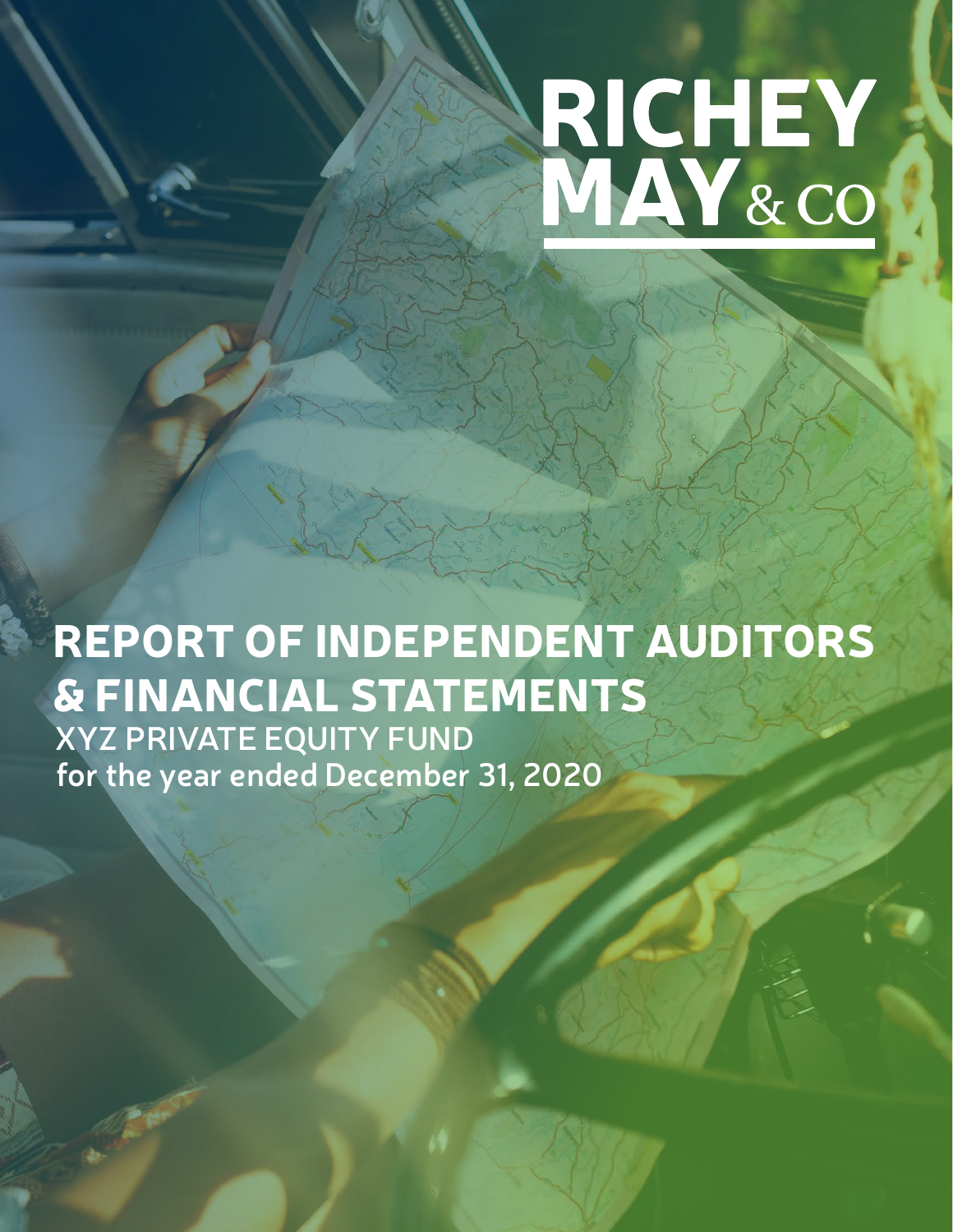# TABLE OF CONTENTS

**Independent Auditors' Report**

- **Statement of Financial Condition**
- **Condensed Schedule of Investments**
- **Condensed Schedule of Investments**
- **Statement of Operations**
- **Statement of Changes in Partner's Capital**
- **Statement of Cash Flows**

# **Notes to Financial Statements**

- Organization & Summary of Significant Accounting Policies
- Fair Value Measurements
- Derivative Instruments
- Due to/from Brokers
- Short Sales [If applicable]
- Credit Risk
- Escrow Proceeds Receivable/Earn-Out Payments [If applicable]
- Related Party Transactions
- Committed Capital
- Partners' Capital
- Management Indemnifications
- Administration Fees
- Financial Highlights
- Loans Payable [If applicable]
- Unfunded Investment Commitment [If applicable]
- Going Concern [If applicable]
- Risk Factors
- Payable For Investment Purchase Transactions [If applicable]
- Subsequent Events



**info@richeymay.com** 

 $\bigotimes$ 

凲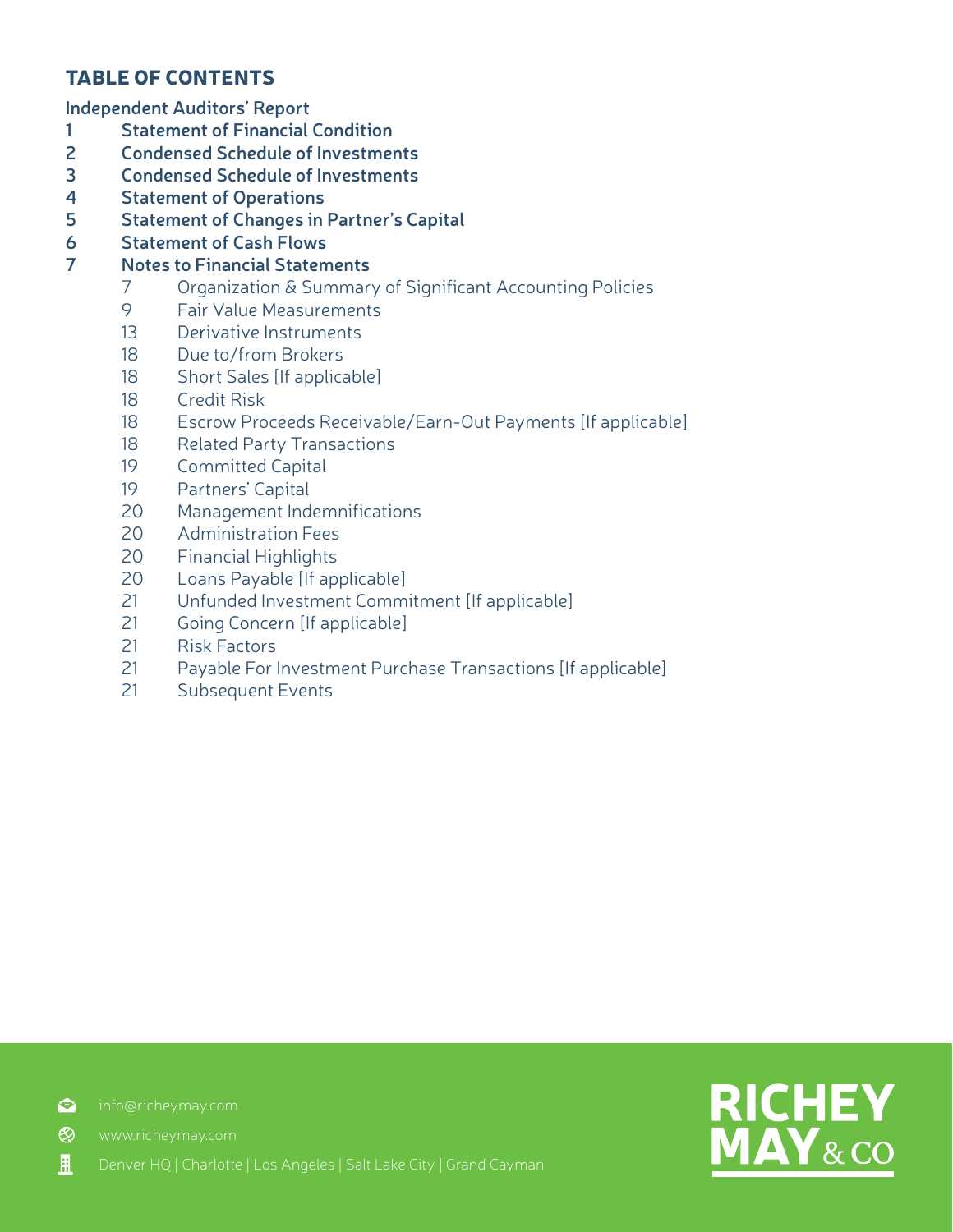## **ASSETS**

| \$ |
|----|
|    |
|    |
|    |
|    |
|    |
|    |
|    |
|    |
|    |
|    |
|    |
|    |
|    |

## **LIABILITIES AND PARTNERS' CAPITAL**

| Investment in securities sold short, at fair value (proceeds \$XXXXX) | \$ |  |
|-----------------------------------------------------------------------|----|--|
| Securities sold under repurchase agreements                           |    |  |
| Due to broker(s)                                                      |    |  |
| Derivative liabilities, at fair value                                 |    |  |
| Dividends payable on securities sold short                            |    |  |
| Interest payable                                                      |    |  |
| Due to general partner                                                |    |  |
| Due to investment manager                                             |    |  |
| Management fees payable                                               |    |  |
| Notes payable                                                         |    |  |
| Capital contributions received in advance                             |    |  |
| Capital withdrawals payable                                           |    |  |
| Other liabilities                                                     |    |  |
| <b>Total liabilities</b>                                              |    |  |
|                                                                       |    |  |
| <b>PARTNERS' CAPITAL</b>                                              |    |  |
|                                                                       |    |  |
| TOTAL LIABILITIES AND PARTNERS' CAPITAL                               | \$ |  |
|                                                                       |    |  |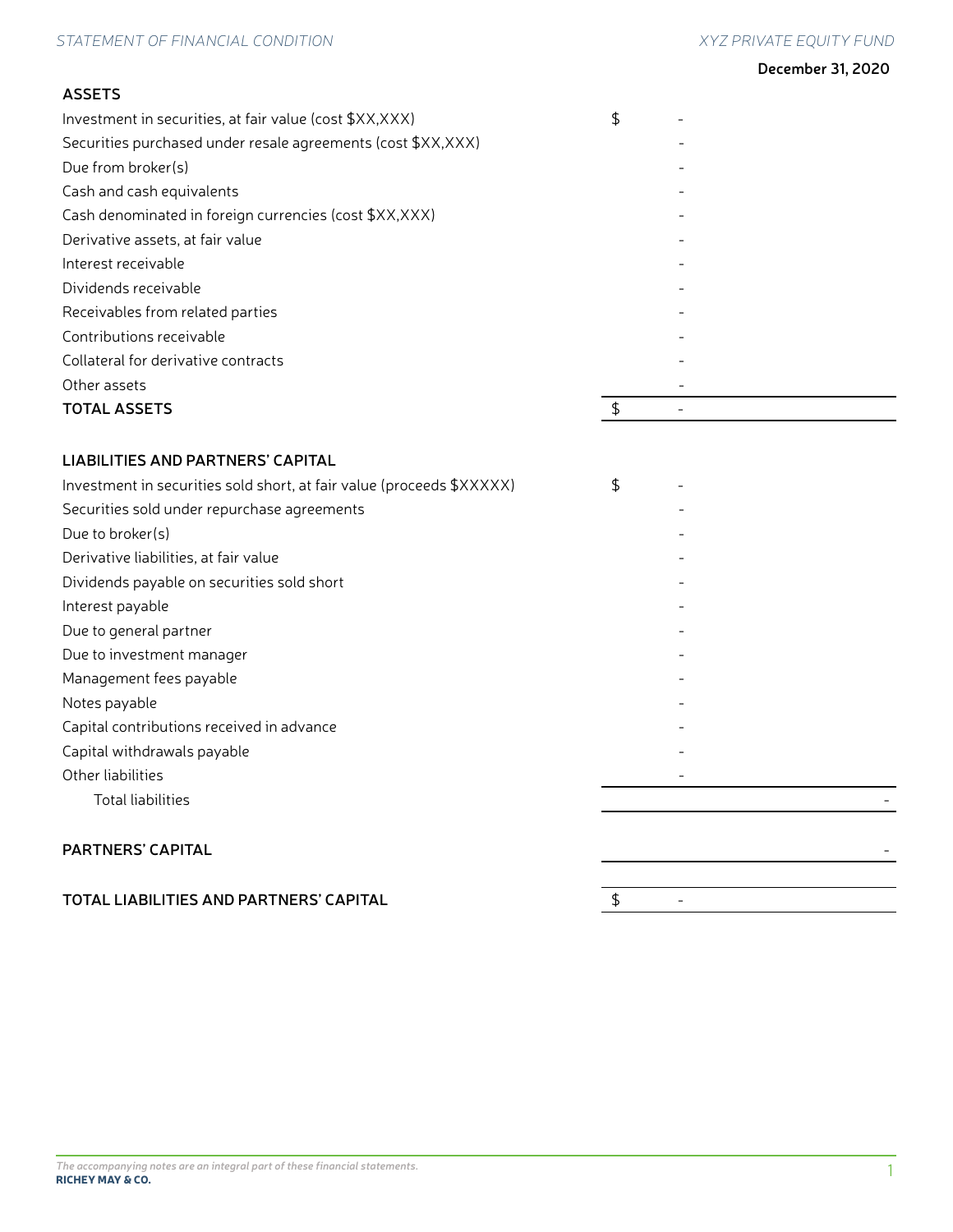### *Condensed Schedule of Investments XYZ PRIVATE EQUITY FUND*

|                                  | Investment in securities, at fair value        |                                    |                 | December 31, 2020 |
|----------------------------------|------------------------------------------------|------------------------------------|-----------------|-------------------|
| Shares/<br><b>Principal Held</b> |                                                | Percentage of<br>Partners' Capital |                 | <b>Fair Value</b> |
|                                  | <b>Private operating companies</b>             |                                    |                 |                   |
|                                  | United States of America                       | $\%$                               | $\updownarrow$  |                   |
|                                  | Preferred stock                                |                                    |                 |                   |
|                                  | Specialty pharmaceuticals                      |                                    |                 |                   |
| <b>XXXX</b>                      | ABC Medical Group, Inc.                        |                                    |                 |                   |
|                                  | Medical devices                                |                                    |                 |                   |
| <b>XXXX</b>                      | XYQ Technologies, LLC                          |                                    |                 |                   |
|                                  | Consumer, non-cyclical                         |                                    |                 |                   |
| <b>XXXX</b>                      | ABC Group, Inc.                                |                                    |                 |                   |
|                                  | Other                                          |                                    |                 |                   |
|                                  | Total private operating expenses               |                                    |                 |                   |
|                                  | (cost \$XX, XXX)                               | $\overline{a}$                     |                 |                   |
|                                  | <b>Common stock</b>                            |                                    |                 |                   |
|                                  | United States of America                       |                                    |                 |                   |
|                                  | Technology                                     |                                    |                 |                   |
| <b>XXXX</b>                      | ABC Tech Inc.                                  |                                    |                 |                   |
| <b>XXXX</b>                      | XYZ Tech Inc.                                  |                                    |                 |                   |
|                                  | Healthcare                                     |                                    |                 |                   |
|                                  | Financials                                     |                                    |                 |                   |
|                                  | Total United States of America (cost \$XX,XXX) |                                    |                 |                   |
|                                  | Japan                                          |                                    |                 |                   |
|                                  | Healthcare                                     |                                    |                 |                   |
| <b>XXXX</b>                      | XYZ Medical Inc.                               |                                    |                 |                   |
|                                  | Other                                          |                                    |                 |                   |
|                                  | Total Japan (cost \$XX, XXX)                   |                                    |                 |                   |
|                                  | Total common stock (cost \$XX, XXX)            |                                    |                 |                   |
|                                  | <b>Preferred stock</b>                         |                                    |                 |                   |
|                                  | United States of America                       |                                    |                 |                   |
|                                  | Technology (cost \$XX,XXX)                     | $\overline{\phantom{a}}$           |                 |                   |
|                                  | Corporate bonds                                |                                    |                 |                   |
|                                  | United States of America                       |                                    |                 |                   |
|                                  | Technology                                     |                                    |                 |                   |
|                                  | ABC Tech Inc., 4% 12/15/25                     |                                    |                 |                   |
|                                  | Other                                          |                                    |                 |                   |
|                                  | Total corporate bonds (cost \$XX, XXX)         |                                    |                 |                   |
|                                  | Total Investment in securities, at fair value  |                                    |                 |                   |
| (cost \$XX, XXX)                 |                                                |                                    | % $\frac{4}{3}$ |                   |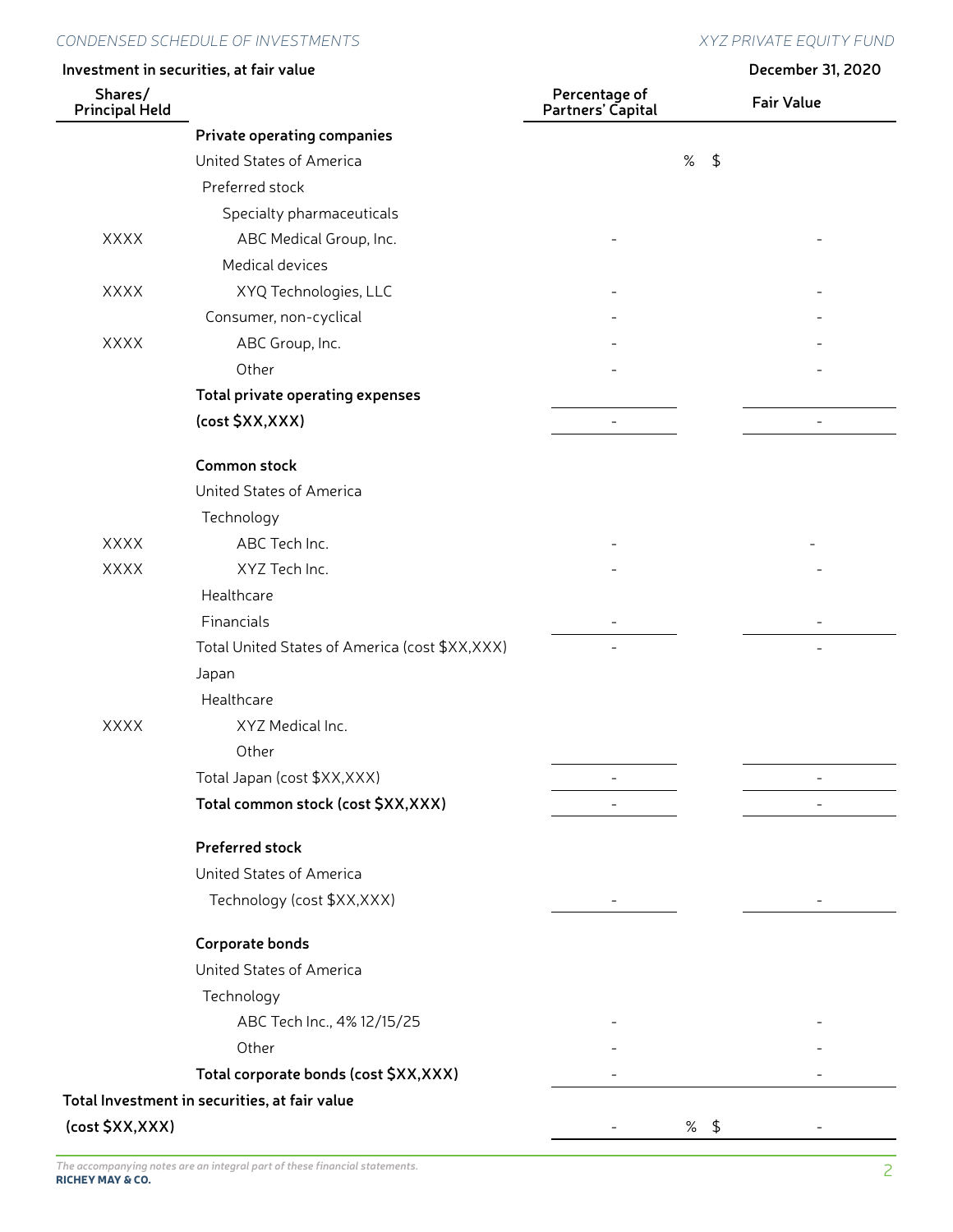*Condensed Schedule of Investments XYZ PRIVATE EQUITY FUND*

|                                                    | Investments in derivative contracts, at fair value - Assets      |                                    |      | December 31, 2020 |
|----------------------------------------------------|------------------------------------------------------------------|------------------------------------|------|-------------------|
|                                                    |                                                                  | Percentage of<br>Partners' Capital |      | <b>Fair Value</b> |
| <b>Contracts Held</b>                              |                                                                  |                                    |      |                   |
|                                                    | <b>Options</b>                                                   |                                    |      |                   |
|                                                    | United States of America                                         |                                    |      |                   |
|                                                    | Put options                                                      |                                    |      |                   |
|                                                    | Market indices (cost \$XX, XXX)                                  |                                    | $\%$ | \$                |
| Investment in securities sold short, at fair value |                                                                  |                                    |      |                   |
| <b>Shares Held</b>                                 |                                                                  |                                    |      |                   |
|                                                    | <b>Common stock</b>                                              |                                    |      |                   |
|                                                    | United States of America                                         |                                    |      |                   |
|                                                    | Mining                                                           |                                    |      |                   |
|                                                    | Transportation                                                   |                                    |      |                   |
|                                                    | <b>Total United States of America</b>                            |                                    |      |                   |
|                                                    | (proceeds \$XX, XXX)                                             |                                    |      |                   |
|                                                    | United Kingdom                                                   |                                    |      |                   |
|                                                    | Services (proceeds \$XX, XXX)                                    |                                    |      |                   |
|                                                    | Total investment in securities sold short, at fair value         |                                    |      |                   |
| (proceeds \$XX, XXX)                               |                                                                  |                                    | %    | \$<br>L.          |
|                                                    | Investments in derivative contracts, at fair value - Liabilities |                                    |      |                   |
| Contracts<br>Held                                  | <b>Expiration Dates</b>                                          |                                    |      |                   |
| <b>Futures</b>                                     |                                                                  |                                    |      |                   |
|                                                    | United States of America                                         |                                    |      |                   |
|                                                    | Euro dollars (proceeds \$XX, XXX)                                |                                    |      |                   |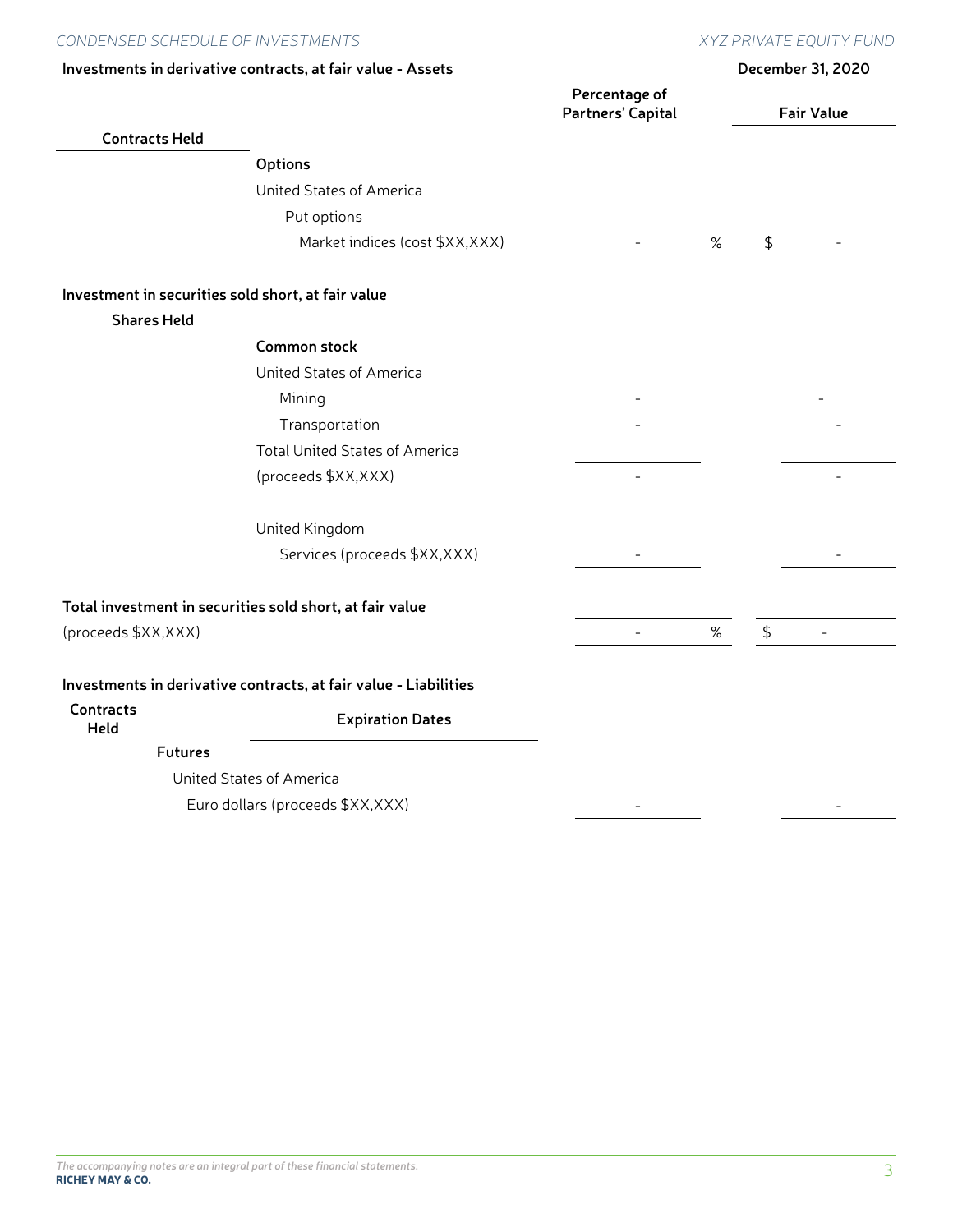### *Statement of Operations XYZ PRIVATE EQUITY FUND*

| Year Ended December 31, 2020 |  |  |  |
|------------------------------|--|--|--|
|------------------------------|--|--|--|

| <b>INVESTMENT INCOME</b>                                                                                    |    |  |
|-------------------------------------------------------------------------------------------------------------|----|--|
| Interest income                                                                                             | \$ |  |
| Dividend income (net of U.S. and foreign tax withholdings of \$XXX)                                         |    |  |
| Other income                                                                                                |    |  |
| Total investment income                                                                                     |    |  |
| <b>EXPENSES</b>                                                                                             |    |  |
| Interest expense                                                                                            |    |  |
| Dividend expense                                                                                            |    |  |
| Management fee                                                                                              |    |  |
| Professional fees                                                                                           |    |  |
| Administration fees                                                                                         |    |  |
| Other expenses                                                                                              |    |  |
| Total expenses                                                                                              |    |  |
| NET INVESTMENT INCOME/(LOSS)                                                                                |    |  |
| REALIZED AND UNREALIZED GAIN/(LOSS) ON INVESTMENTS                                                          |    |  |
| Net realized gain/(loss) on investments and foreign currency transactions                                   |    |  |
| Net change in unrealized appreciation or depreciation on investments and foreign cur-<br>rency transactions |    |  |
| Net gain/(loss) on derivatives                                                                              |    |  |
| NET REALIZED AND UNREALIZED GAIN/(LOSS) ON INVESTMENTS                                                      |    |  |
| <b>NET INCOME/(LOSS)</b>                                                                                    | \$ |  |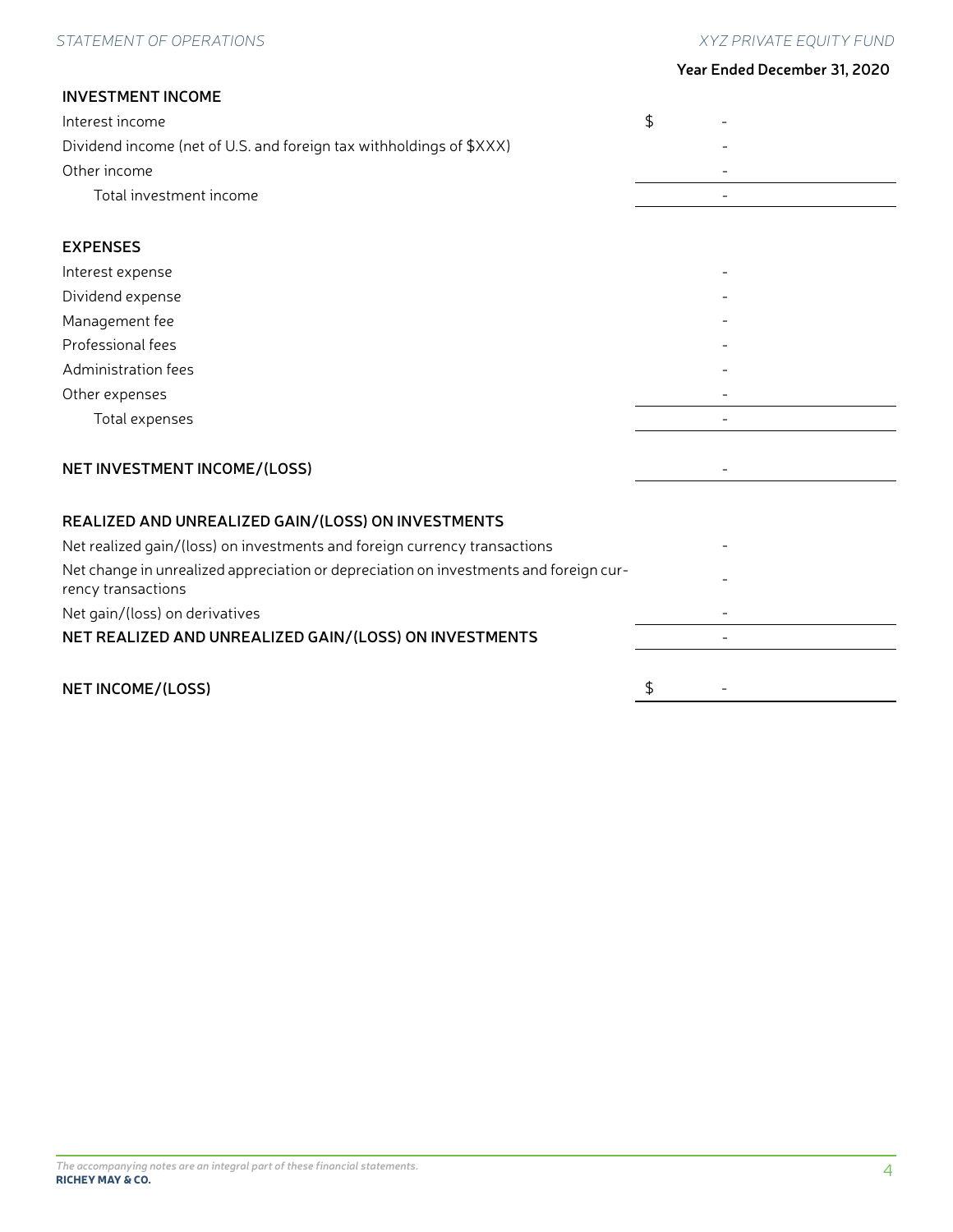# *Statement of Changes in Partner's Capital XYZ PRIVATE EQUITY FUND*

### **Year Ended December 31, 2020**

|                                                          |   | <b>Limited Partners</b> | <b>General Partner</b> | Total                    |
|----------------------------------------------------------|---|-------------------------|------------------------|--------------------------|
| Balance, December 31, 2019                               |   |                         | \$                     |                          |
| Capital contributions                                    |   |                         |                        |                          |
| Capital withdrawals                                      |   |                         |                        |                          |
| Capital transfers                                        |   |                         |                        |                          |
| Pro-rata allocation of net income/(loss)                 |   |                         |                        |                          |
| Balance, December 31, 2020                               |   |                         | \$                     | -                        |
|                                                          |   |                         |                        |                          |
| Effects of cumulative carried interest allocation*       |   |                         | \$                     | $\overline{\phantom{0}}$ |
|                                                          |   |                         |                        |                          |
| Balance including cumulative carried interest allocation | £ |                         |                        |                          |

*\* See note H.*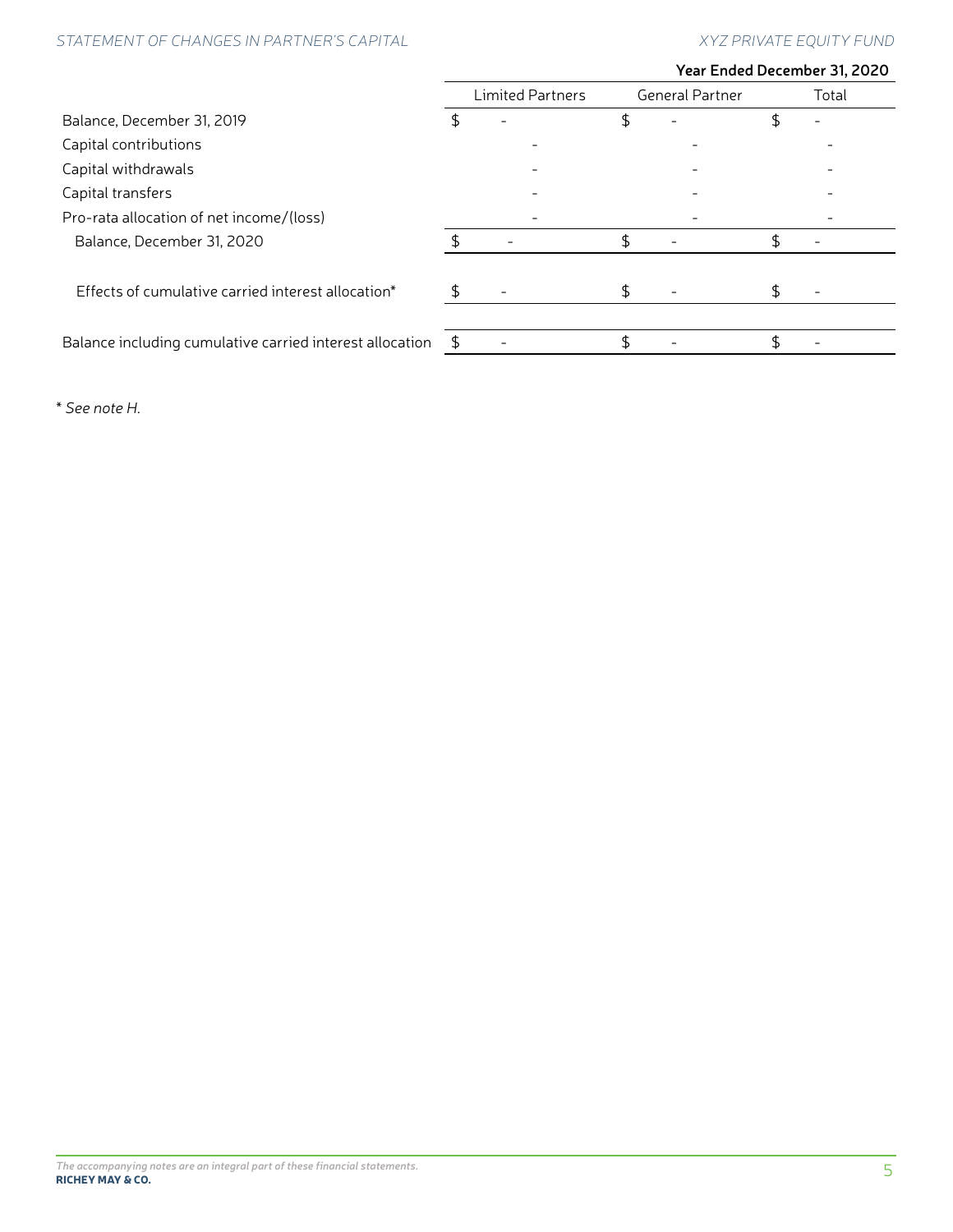| <b>CASH FLOWS FROM OPERATING ACTIVITIES:</b>                                                              |    |
|-----------------------------------------------------------------------------------------------------------|----|
| Net income/(loss)                                                                                         | \$ |
| Adjustments to reconcile net income/(loss) to net cash provided by (used in) operating activities:        |    |
| Net realized gain/(loss) on investments and foreign currency transactions                                 |    |
| Net change in unrealized appreciation or depreciation on investments and foreign currency<br>transactions |    |
| Discount amortization                                                                                     |    |
| Purchases of investments                                                                                  |    |
| Proceeds from sales of investments                                                                        |    |
| Proceeds from securities sold short                                                                       |    |
| Payments to cover securities sold short                                                                   |    |
| Changes in assets and liabilities:                                                                        |    |
| Due from broker(s)                                                                                        |    |
| Derivative assets, at fair value                                                                          |    |
| Interest receivable                                                                                       |    |
| Dividends receivable                                                                                      |    |
| Receivables from related parties                                                                          |    |
| Collateral for derivative contracts                                                                       |    |
| Other assets                                                                                              |    |
| Derivative liabilities, at fair value                                                                     |    |
| Dividends payable on securities sold short                                                                |    |
| Interest payable                                                                                          |    |
| Due to general partner                                                                                    |    |
| Due to investment manager                                                                                 |    |
| Management fees payable                                                                                   |    |
| Other liabilities                                                                                         |    |
| NET CASH FLOWS PROVIDED BY (USED IN) OPERATING ACTIVITIES                                                 |    |
| <b>CASH FLOWS FROM FINANCING ACTIVITIES:</b>                                                              |    |
| Proceeds from capital contributions, net of change in contributions received in advance                   |    |
| Payments for capital withdrawals, net of capital withdrawals payable                                      |    |
| Proceeds from notes payable                                                                               |    |
| Payments for notes payable                                                                                |    |
| NET CASH FLOWS PROVIDED BY (USED IN) FINANCING ACTIVITIES                                                 |    |
| NET INCREASE (DECREASE) IN CASH AND CASH EQUIVALENTS                                                      |    |
| CASH AND CASH EQUIVALENTS, BEGINNING OF YEAR                                                              |    |
| CASH AND CASH EQUIVALENTS, END OF YEAR                                                                    | \$ |
| SUPPLEMENTAL INFORMATION                                                                                  |    |
| Cash paid for interest                                                                                    | \$ |
| SUPPLEMENTAL DISCLOSURE OF NONCASH FINANCING ACTIVITIES                                                   |    |
| Securities contributed at fair value (cost \$XX, XXX)                                                     | \$ |
| Securities distributed at fair value (cost \$XX,XXX)                                                      | \$ |
|                                                                                                           |    |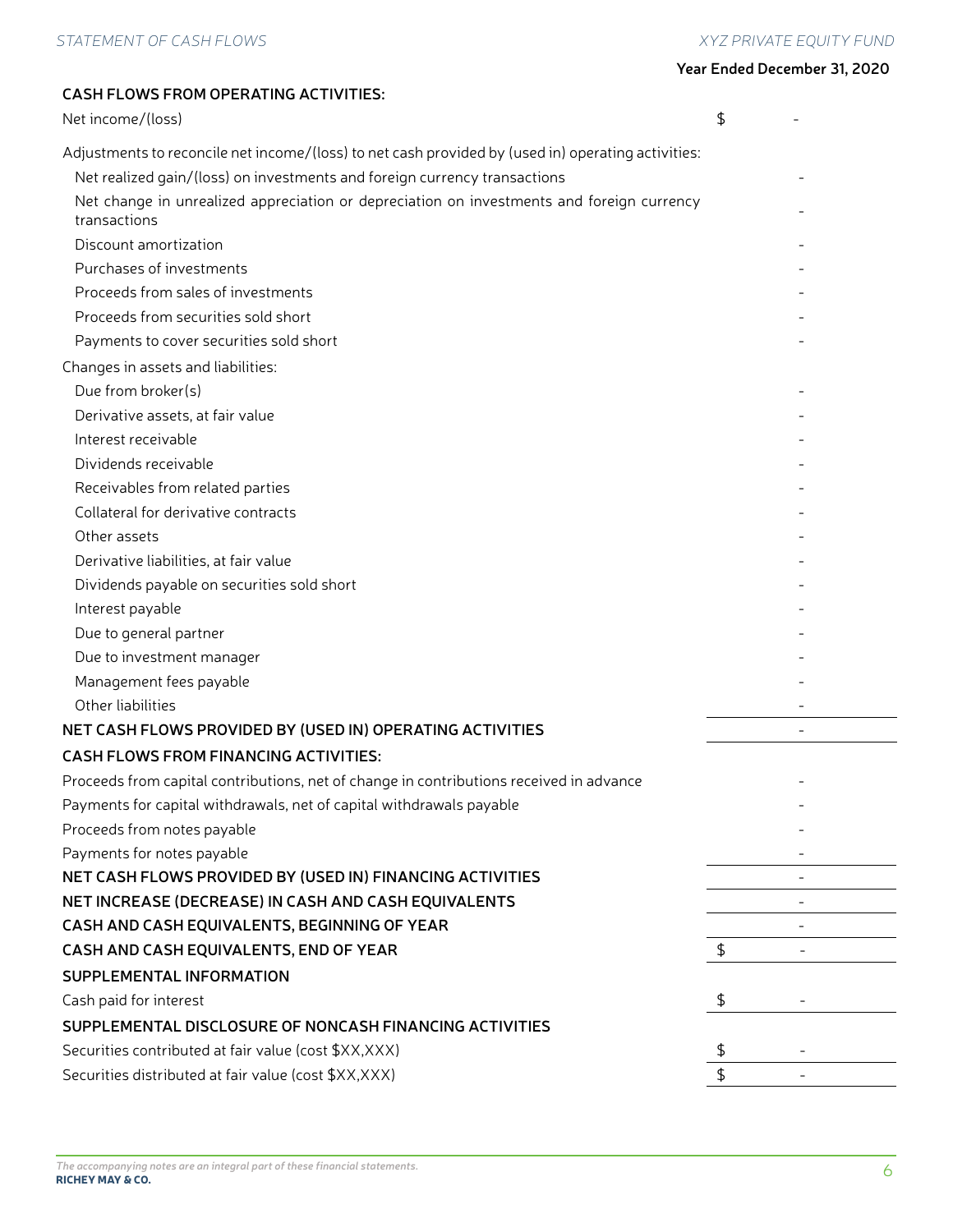### **A. ORGANIZATION & SUMMARY OF SIGNIFICANT ACCOUNTING POLICIES**

### **Organization**

XYZ Private Equity Fund (the "Fund") a Delaware limited partnership, was formed on May 1, 2010 and commenced operation on June 1, 2010. Pursuant to a limited partnership agreement dated June 1, 2012 (the "LPA"), the Fund is managed by XYZ General Partner (the "General Partner") and XYZ Investment Manager (the "Investment Manager").

The Fund was formed for the purpose of **INSERT STRATEGY FROM PPM/LPA**.

**[If applicable]** The LPA provides that the Fund is scheduled to continue until the close of business on [insert month, date, year], unless sooner terminated or extended through terms specified in the Agreement.

**[If applicable]** The Investment Manager is registered with the United States Securities and Exchange Commission as a registered investment adviser. Refer to the Fund's offering memorandum for more information.

### **Basis of Presentation**

The accompanying financial statements have been prepared in conformity with accounting principles generally accepted in United States of America ("GAAP") and are stated in U.S. dollars.

In accordance with the Financial Accounting Standards Board ("FASB") Accounting Standards Codification ("ASC") 946, *Financial Services – Investment Companies* ("ASC 946"), the Fund has determined that it is an investment company and has applied the guidance in accordance with ASC 946.

**[If applicable]** In accordance with the LPA, management has formalized a plan of liquidation to liquidate the Fund in an orderly manner.

### **Use of Estimates**

The preparation of financial statements in conformity with GAAP requires management of the Fund to make estimates and assumptions that affect the reported amounts of assets and liabilities at the date of the financial statements and the reported amounts of income and expenses during the reporting period. Actual results could differ from those estimates.

### **Cash and Cash Equivalents**

The Fund considers cash equivalents to be short-term, highly liquid investments, such as money market funds that are readily convertible to known amounts of cash and so near their maturity that they present insignificant risk of changes in value due to changes in interest rates, which generally includes only investments with original maturities of three months or less.

### **[If applicable] Restricted Cash**

The Fund maintains cash balances that are restricted under various agreements.

### **Investment Transactions and Investment Income**

Investment transactions are accounted for on the date the investments are purchased or sold (trade date basis). Net realized gains and losses from investment transactions are reported on an identified cost basis [first in first out]. Interest income, which includes accretion of discounts and amortization of premiums, is accrued and recorded as earned. Dividend income is recognized on the exdividend date. **[If applicable]** Premiums are amortized and discounts are accreted over the life of the debt securities. **[If applicable]** Discounts for high-yield debt securities are not amortized to the extent that interest income is not expected to be realized.

### **[If applicable] Foreign Currency Translation**

The books and records of the Fund are maintained in U.S. dollars. Investment valuations and other assets and liabilities initially expressed in foreign currencies are converted at each reporting period into U.S. dollars based upon exchange rates as of that date. The portion of realized and unrealized gains or losses on investments due to fluctuations in foreign currency exchange rates is not separately disclosed and is included in realized and unrealized gains or losses on investments, when applicable.

### **Income Taxes**

The Fund is taxed as a partnership under the Internal Revenue Code. Accordingly, no federal or state income tax provision has been included in the financial statements, as all items of income and expense generated by the Fund are reported on the partners' personal income tax returns. **[If applicable]** However, certain U.S. dividend income and interest income may be subject to a maximum 30%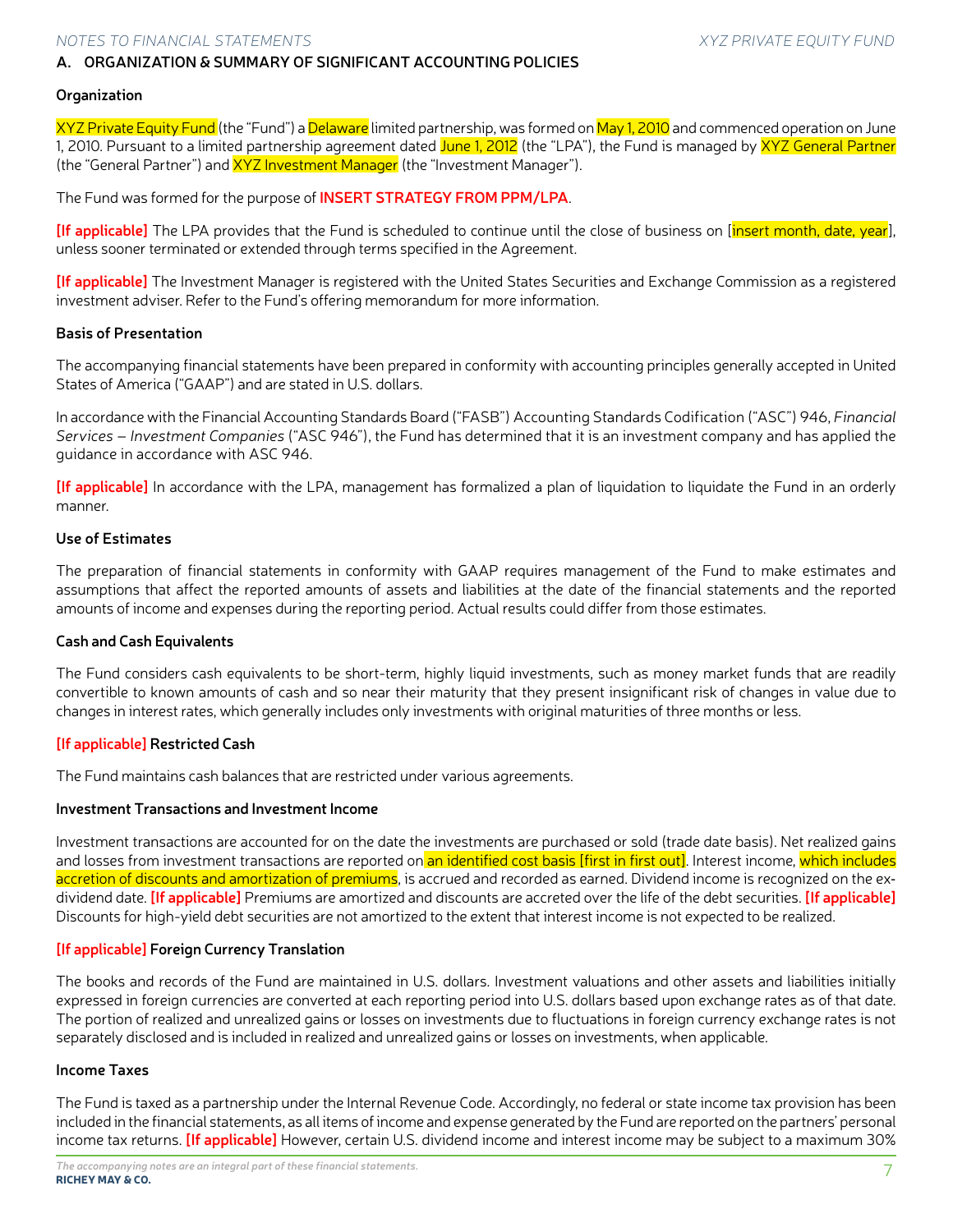withholding tax for those limited partners that are foreign entities or foreign individuals. **[If applicable]** Further, certain non-U.S. dividend income may be subject to a tax at prevailing treaty or standard withholding rates with the applicable country or local jurisdiction. The Fund files U.S. federal and state partnership tax returns, of which, the open tax years subject to examination by taxing authorities include the years ended December 31, 2019, 2018, and 2017. The Fund has no federal or state tax examinations in process as of December 31, 2020.

In accordance with ASC 740, *Income Taxes*, the Fund is required to evaluate whether its tax positions taken or expected to be taken are more likely than not to be sustained upon examination by the applicable taxing authority**. [Include the following disclosures only if the Fund has not recognized a liability for unrecognized tax benefits.]** As of December 31, 20XX, the General Partner has determined that no provision for income taxes is required for the Fund's financial statements based on review of the Fund's tax positions for all open years. The Fund does not expect that its assessment regarding unrecognized tax benefits will materially change over the next 12 months. However, the Fund's conclusions may be subject to review and adjustment at a later date based on factors including, but not limited to, questioning the timing and amount of deductions, the nexus of income among various tax jurisdictions, compliance with U.S. federal, U.S. state and foreign tax laws, and changes in the administrative practices and precedents of the relevant taxing authorities.

**[Include the following disclosures only if the Fund has recognized a liability for unrecognized tax benefits.]** At December 31, 20XX, the Fund recorded a liability for unrecognized tax benefits of \$XXX,XXX related to its tax positions. **[Select one of the following three sections which best applies to the Fund's assessment of possible changes in unrecognized tax benefits over the next 12 months.]**

**[Option 1.]**The Fund has determined that it is reasonably possible that the total amount of the unrecognized tax benefits will increase/ decrease by approximately **[include an amount or a range of the reasonably possible change in unrecognized tax benefits]** within the next 12 months as a result of **[describe the nature of events that can cause a significant change in unrecognized tax benefits including but not limited to, settlements, expiration of statutes of limitations, changes in tax law and new authoritative rulings.]**

### **OR**

**[Option 2.]** The Fund has determined that it is reasonably possible that the total amount of the unrecognized tax benefits will increase/decrease within the next 12 months as a result of **[describe the nature of events that can cause a significant change in unrecognized tax benefits including but not limited to, settlements, expiration of statutes of limitations, changes in tax law and new authoritative rulings].** Until formal resolutions are reached between the Fund and tax authorities, the determination of a possible ultimate settlement with respect to the impact on unrecognized tax benefits is not readily determinable.

### **OR**

**[Option 3.]** The Fund does not expect that its assessment regarding unrecognized tax benefits will materially change over the next 12 months. However, the Fund's conclusions may be subject to review and adjustment at a later date based on factors including, but not limited to, the nexus of income among various tax jurisdictions, compliance with U.S. federal, U.S. state and foreign tax laws, and changes in the administrative practices and precedents of the relevant taxing authorities. The Fund recognizes interest and penalties related to unrecognized tax benefits in interest expense and other expenses, respectively. During the year ended December 31, 20XX, the Fund recognized \$XXX and \$XXX, respectively, related to interest and penalties. At December 31, 20XX, the Fund accrued \$XXX and \$XXX, respectively, for the payment of interest and penalties.

### **[If applicable] Organization Costs**

Organization costs have been expensed as incurred.

### **[If applicable] Broken Deal Costs**

Costs and expenses incurred relating to sourcing, investigating, identifying, analyzing and pursuing potential portfolio investments not ultimately made are expensed as incurred with such amounts included in transaction expenses/broken deal costs in the statement of operations. All costs incurred related to executed transactions are capitalized in the initial cost of the investment.

### **[If applicable] Syndication Costs**

Syndication costs represent costs incurred in connection with the syndication of limited partnership interests. Those costs are reflected as a reduction of partners' capital. Approximately \$X,XXX,XXX were incurred for syndication costs in the initial year of the Fund and included in partners' capital, beginning of the year.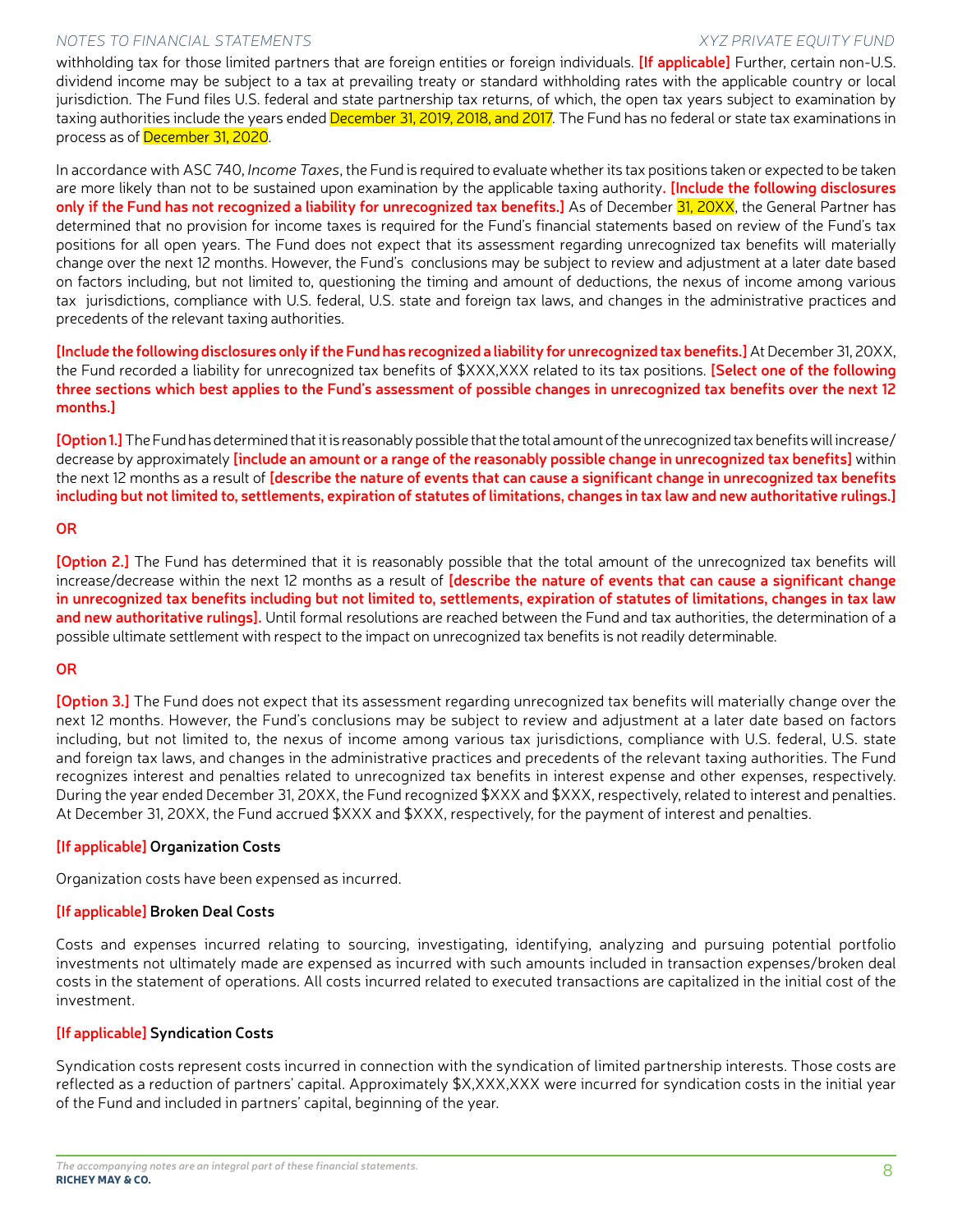### **Recent Accounting Pronouncements**

In August 2018, the FASB issued Accounting Standards Update ("ASU") No. 2018-13, *Disclosure Framework – Changes to the Disclosure Requirements for Fair Value Measurements*, which removes, modifies and adds certain disclosure requirements for fair value measurements. Under the guidance, non-public entities are no longer required to disclose the amount of and reasons for transfers between Level 1 and Level 2 of the fair value hierarchy, the policy for timing of transfers between levels of the fair value hierarchy, the valuation processes for Level 3 fair value measurements, and a reconciliation of the opening balances to the closing balances of recurring Level 3 fair value measurements. Adoption of this ASU did not have an impact on the Fund's financial condition or results of operations but resulted in the removal or modification of certain fair value measurement disclosures presented in the Fund's financial statements.

### **Revenue from Contracts with Customers**

In May 2014, the FASB issued ASU No. 2014-09, *Revenue from Contracts with Customers*. This ASU amends the guidance for revenue recognition, creating the new Accounting Standards Codification Topic 606 ("ASC 606"). ASC 606 requires the following steps when recognizing revenue: 1) identify the contract with the customer 2) identify performance obligations in the contract 3) determine the transaction price 4) allocate the transaction price to the performance obligations in the contract and 5) recognize revenue when or as performance obligations are satisfied. The new revenue guidance requires additional disclosures related to the nature, amount, timing and uncertainty of revenue from customer contracts. ASC 606 may be adopted by using one of two methods 1) retrospective application to each prior reporting period presented or 2) a modified retrospective approach, requiring the standard be applied only to the most current period presented, with the cumulative effect of initially applying the standard recognized at the date of initial application.

The Fund's implementation assessment included the identification of revenue within the scope of the guidance, as well as the review of terms and conditions of a sample of revenue contracts covering a broad range of vehicles and products. **[Tailor as applicable]** The Fund adopted ASC 606 effective January 1, 2019, using the modified retrospective approach, and no cumulative effect adjustment was required to be recorded. The Fund determined that the new quidance did not have a material impact on the timing of recognition of the Fund's revenue. **[If applicable, disclose any significant impacts from adopting the new standard]**

**[Tailor as applicable]** The majority of the Fund's revenues come from interest and dividend income, investment gains and other sources, including loans and leases, that are outside the scope of ASC 606.

**[Tailor as applicable]** The Fund's services that fall within the scope of ASC 606 include direct investment-related services such as, deposit service charges on deposits, interchange income, wealth management fees, investment brokerage fees, and the sale of real estate owned. These services are presented within Non-Interest Income on the statement of operations and are recognized as revenue as the Fund satisfies its obligation to the customer. Refer to **Note X** for further discussion on the Fund's accounting policies for revenue sources within the scope of ASC 606.

### **B. FAIR VALUE MEASUREMENTS**

FASB ASC 820, *Fair Value Measurements and Disclosures* ("ASC 820"), defines fair value as the price that would be received upon sale of an asset or paid upon transfer of a liability in an orderly transaction between market participants at the measurement date and in the principal or most advantageous market for that asset or liability. The fair value should be calculated based on assumptions that market participants would use in pricing the asset or liability, not assumptions specific to the entity.

ASC 820 specifies a hierarchy of valuation techniques based upon whether the inputs to those valuation techniques reflect assumptions other market participants would use based upon the market data obtained from independent sources (observable inputs). In accordance with ASC 820, the following summarizes the fair value hierarchy:

**Level 1 Inputs** – Unadjusted quoted market prices for identical assets and liabilities in an active market that the Fund has the ability to access.

**Level 2 Inputs** – Inputs other than the quoted market prices in active markets that are both observable either directly or indirectly.

**Level 3 Inputs** – Inputs based on prices or valuation techniques that are both unobservable and significant to the overall fair value measurements.

ASC 820 requires the use of observable market data, when available, in making fair value measurements. When inputs used to measure fair value fall within different levels of the hierarchy, the level within which the fair value measurement is categorized is based on the lowest level input that is significant to the fair value measurements. Valuation techniques used need to maximize the use of observable inputs and minimize the use of unobservable inputs. Even when market assumptions are not readily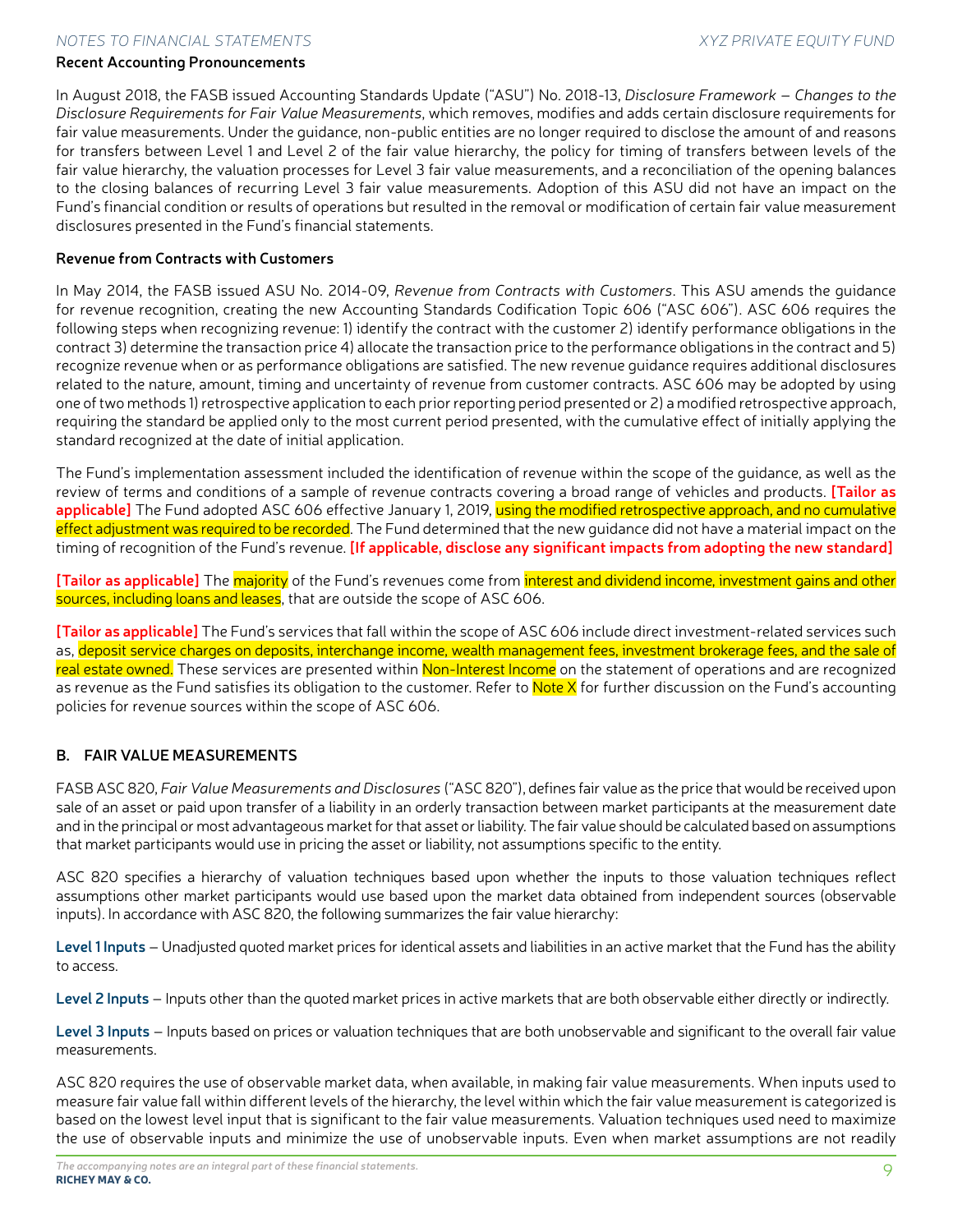available, the Fund's own assumptions are set to reflect those that market participants would use in pricing the asset or liability at the measurement date.

While the Fund believes its valuation methods are appropriate and consistent with those used by other market participants, the use of different methods or assumptions to estimate the fair value of certain financial statement items could result in a different estimate of fair value at the reporting date. Those estimated values may differ significantly from the values that would have been used had a readily available market for such items existed, or had such items been liquidated, and those differences could be material to the financial statements. To the extent that valuation is based on models or inputs that are less observable or unobservable in the market, the determination of fair value requires more judgment. Because of the inherent uncertainty of valuation, those estimated values may be materially higher or lower than the values that would have been used had a ready market for the investments existed. Accordingly, the degree of judgment exercised by the Fund in determining fair value is greatest for investments categorized in Level 3. In certain cases, the inputs used to measure fair value may fall into different levels of the fair value hierarchy. In such cases, the level in the fair value hierarchy in which the fair value measurement falls in its entirety is determined based on the lowest level input that is significant to the fair value measurement.

### **The following is a description of the valuation methodologies used by the Fund for assets and liabilities measured at fair value.**

### **Valuation of Securities and Derivatives [SECTION TO BE UPDATED AS APPLICABLE TO FUND AND BE BASED ON FUND SPECIFICS]**

In general, the Fund values exchange traded investments in securities and securities sold short at their last quoted price as of the valuation date. Investments which are not listed on a national exchange are valued at their last closing bid price if owned by the Fund and their last closing ask price if sold short by the Fund.

To the extent these securities are actively traded, and valuation adjustments are not applied, they are categorized in Level 1 of the fair value hierarchy. Securities traded on inactive markets or valued by reference to similar instruments are generally categorized in Level 2 of the fair value hierarchy.

Fixed income securities, such as government, municipal and corporate bonds are valued using quoted prices from active markets, if available, recently executed transactions, or at prices provided by a third-party pricing service. The prices provided by thirdparty pricing services take into account various factors such as, broker-dealer market price quotations, credit default swap spreads, maturity, interest rates and other characteristics of the fixed income security.

The Fund records its derivative activities at fair value. Gains and losses from derivative contracts are included in net realized gain (loss) from derivative contracts and net change in unrealized appreciation or (depreciation) from derivative contracts in the statement of operations.

Call and put options listed on national security exchanges are valued at their last recorded sales price on the exchange where they are principally traded, or the mid-point between the current "bid" and "ask" prices at the close of business on the valuation date. Changes in the fair value of purchased options are recorded in the statement of operations as unrealized gains and losses. Upfront premiums paid for the purchase of options which expire unexercised are treated by the Fund on the expiration date as realized losses. The change in unrealized gains and losses and realized gains and losses are included in net gain/(loss) on derivatives on the statement of operations.

Futures contracts that are traded on an exchange are valued at their last reported sales price as of the valuation date. Listed futures contracts are generally categorized in Level 1 of the fair value hierarchy.

Warrants which are traded over-the-counter are valued using the Black-Scholes Model, which takes into account various inputs such as volatility, time to expiration, exercise price, and current underlying stock price. Warrants which are traded on an exchange are valued at their last quoted price as of the valuation date and are generally classified in Level 2 or 3 in the fair value hierarchy.

Investments in private operating companies may consist of common stock, preferred stock, and debt of privately-owned portfolio companies. The transaction price, excluding transaction costs, is typically the Fund's best estimate of fair value at inception. When evidence supports a change to the carrying value from the transaction price, adjustments are made to reflect expected exit values in the investment's principal market under current market conditions. Ongoing reviews by the Fund's management are based on an assessment of trends in the performance of each underlying investment from the inception date through the most recent valuation date.

These assessments typically incorporate valuation techniques that consider the evaluation of arm's-length financing and sale transactions with third parties, an income approach reflecting a discounted cash flow analysis, and a market approach that includes a comparative analysis of acquisition multiples and pricing multiples generated by market participants. In certain instances, the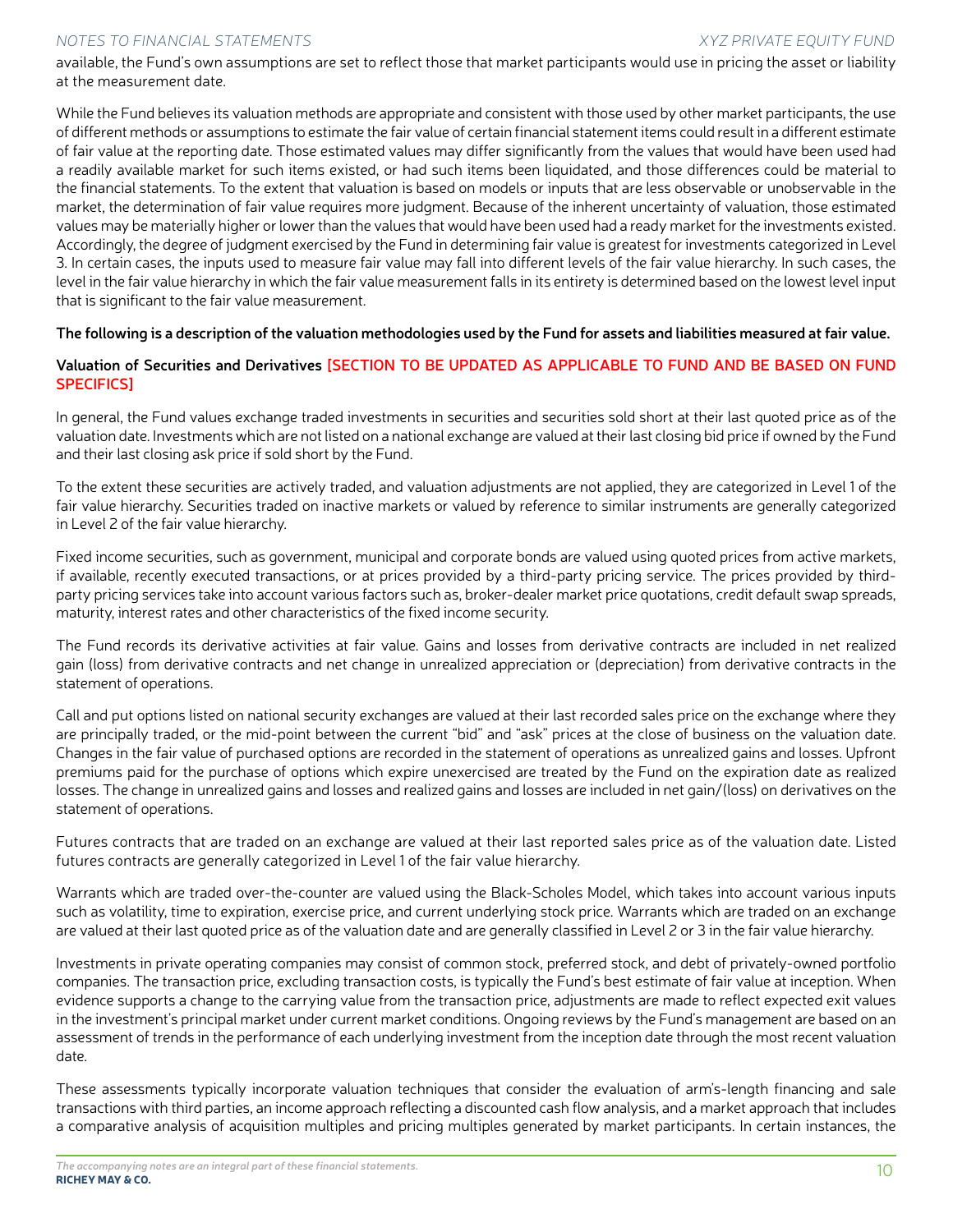Fund may use multiple valuation techniques for a particular investment and estimate its fair value based on a weighted average or a selected outcome within a range of multiple valuation results. These investments in private operating companies are generally categorized in Level 3 of the fair value hierarchy.

Investments in restricted securities of public companies cannot be offered for sale to the public until the Fund complies with certain statutory requirements. The valuation of the securities by management takes into consideration the type and duration of the restriction, but in no event does the valuation exceed the listed price on a national securities exchange or the NASDAQ national market. Investments in restricted securities of public companies are generally included in Level 2 of the fair value hierarchy. However, to the extent that significant inputs used to determine liquidity discounts are not observable, investments in restricted securities in public companies may be categorized in Level 3 of the fair value hierarchy.

Investments in private investment companies are valued at their net asset value as reported by the underlying funds in accordance with their respective agreements. The Fund applies the practical expedient to its investments in private investment companies on an investment-by-investment basis, and consistently with the Fund's entire position in a particular investment, unless it is probable that the Fund will sell a portion of an investment at an amount different from the net asset valuation.

The valuations of investments in private investment companies are supported by information received from the investee funds such as monthly net asset values, investor reports, and audited financial statements, when available.

**[Include if the Fund has investments in private investment companies that are not valued using the practical expedient.** At December 31, 20 $XX$ , the Fund has investments in private investment companies aggregating approximately  $X,XX,XXX$  which do not qualify for the practical expedient as it is probable that the Fund will sell a portion of or the entire investment at an amount different from its net asset valuation. These investments were valued using discounts ranging from X.X% to X.X% of their stated net asset valuations, and were determined based on the Fund's estimates of third-party transactions and quotations and historical cost.

Investments in special purpose vehicles ("SPVs") are either offshore private investment companies or United States corporations that invest directly or indirectly through joint ventures or United States limited liability companies in private equity or debt securities, real estate or intangible property. If a SPV is accounted for as an investment company, the Fund generally values the investment, as a practical expedient, using the net asset values provided by the SPV when the net asset value is calculated in a manner consistent with GAAP for investment companies. The Fund applies the practical expedient to eligible SPVs on an investment-by-investment basis and consistently with the Fund's entire position in a particular investment, unless it is probable that the Fund will sell a portion of an investment at an amount different from the net asset value of the investment. If a SPV is not accounted for as an investment company, the SPV may be valued in its entirety using an income approach or a market approach. In certain instances, a SPV may be valued based on the evaluation of the net assets of the SPV, whereby the assets and liabilities of the SPV are valued based on each underlying investment within the SPV, incorporating valuations that consider the evaluation of financing and sale transactions with third parties, expected cash flows and market-based information, including comparable transactions and performance multiples, among other factors.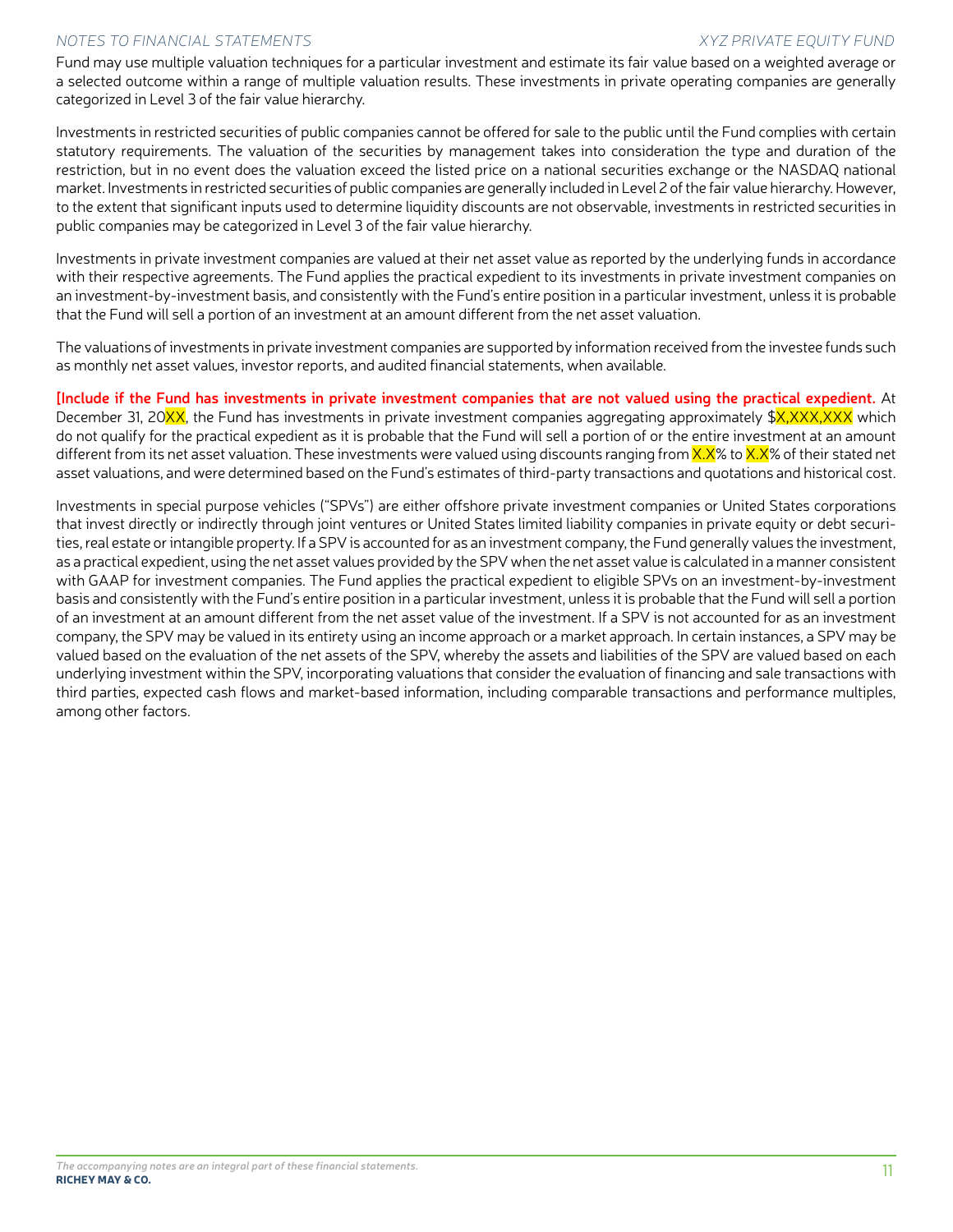The following tables present information about the Fund's assets and liabilities shown by major category within the fair value hierarchy as of December 31, 20XX:

| <b>Assets at Fair Value</b>                    |                |         |    |         |    |                          |                                               |       |
|------------------------------------------------|----------------|---------|----|---------|----|--------------------------|-----------------------------------------------|-------|
| Description                                    |                | Level 1 |    | Level 2 |    | Level 3                  | Investments<br>measured at net asset<br>value | Total |
| Investment in securities:                      |                |         |    |         |    |                          |                                               |       |
| Common stock                                   | $\updownarrow$ |         | \$ |         | \$ | $\overline{\phantom{m}}$ | \$                                            | \$    |
| Preferred stock                                |                |         |    |         |    |                          |                                               |       |
| Municipal bonds                                |                |         |    |         |    |                          |                                               |       |
| Government bonds                               |                |         |    |         |    |                          |                                               |       |
| Total investment in securities                 |                |         |    |         |    |                          | $\overline{\phantom{a}}$                      |       |
| Derivative contracts:                          |                |         |    |         |    |                          |                                               |       |
| Call options                                   |                |         |    |         |    |                          |                                               |       |
| Put options                                    |                |         |    |         |    |                          |                                               |       |
| <b>Total derivative contracts</b>              |                |         |    |         |    |                          | -                                             |       |
| Investments in private investment<br>companies |                |         |    |         |    |                          |                                               |       |
| Total assets at fair value                     | \$             |         | \$ |         | \$ |                          | \$                                            |       |

|                              | <b>Liabilities at Fair Value</b> |         |         |       |  |  |  |  |
|------------------------------|----------------------------------|---------|---------|-------|--|--|--|--|
| Description                  | Level 1                          | Level 2 | Level 3 | Total |  |  |  |  |
| <b>Derivative contracts:</b> |                                  |         |         |       |  |  |  |  |
| Call options                 | -                                | -       | -       | -     |  |  |  |  |
| Put options                  | $\qquad \qquad$                  | -       | -       | -     |  |  |  |  |
| Total derivative contracts   | -                                | -       | -       |       |  |  |  |  |

There were no transfers between levels during the year ended December 31, 20XX.

**Alternatively, investments valued based on practical expedient can be omitted from the table above, and the following disclosure could be included:**

At December 31, 20XX, the Fund had investments in private investment companies aggregating approximately \$X,XXX,XXX which were measured using their net asset value as a practical expedient, which are not included in the fair value hierarchy shown above.

The following table shows Level 3 activity for the year ended December 31, 20XX:

|                            | Private preferred stock        |   | <b>Private common stock</b> |
|----------------------------|--------------------------------|---|-----------------------------|
| Purchases                  | \$<br>$\overline{\phantom{0}}$ | D | $\qquad \qquad$             |
| Proceeds from distribution | $\overline{\phantom{0}}$       |   | $\overline{\phantom{0}}$    |

### **[THIS NOTE TO BE UPDATED BASED ON FUND SPECIFICS]**

The Fund has established valuation processes and policies for its Level 3 investments to ensure that the methods used are fair and consistent in accordance with ASC 820. The Fund has formed a valuation committee consisting of senior employees of the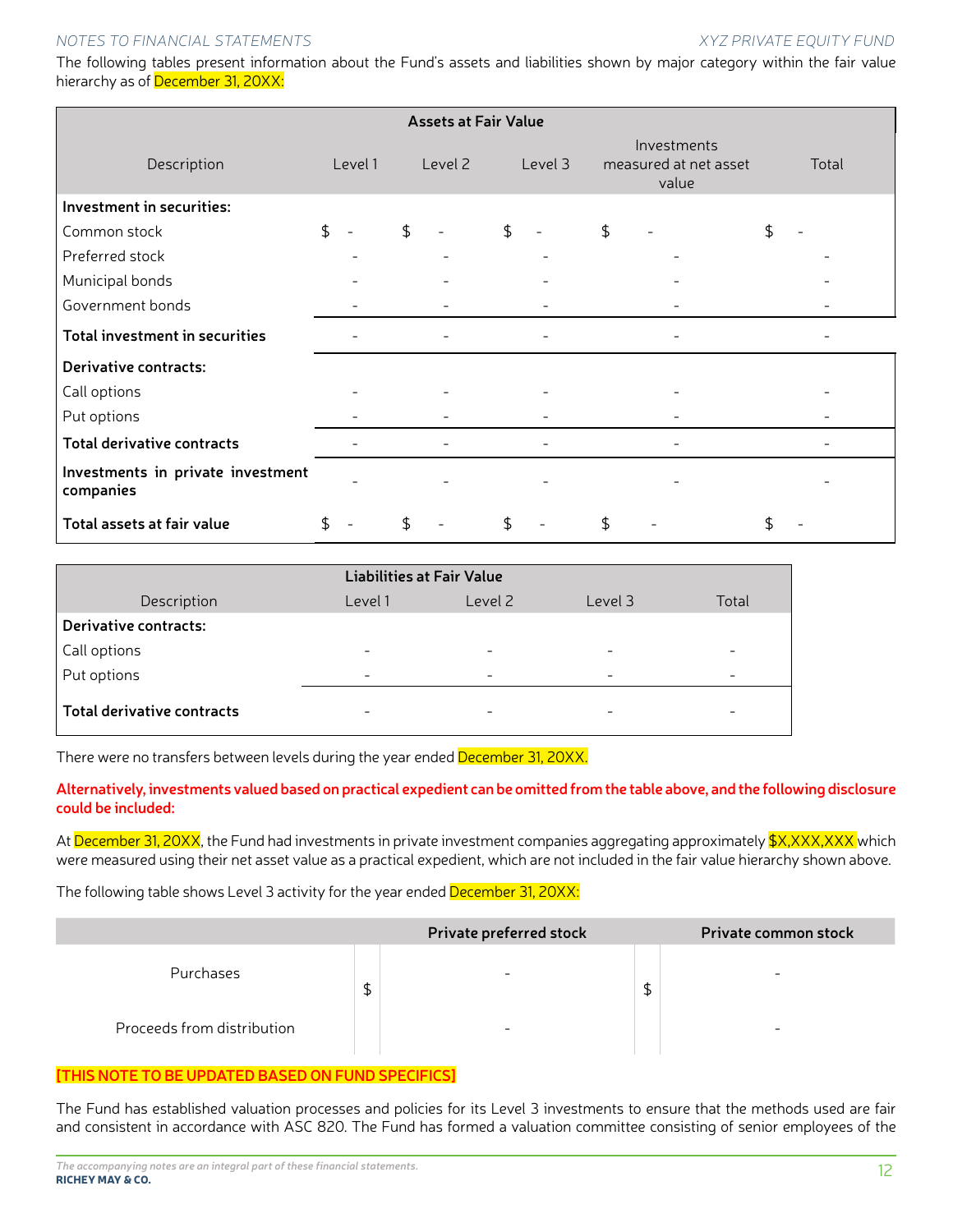Investment Manager, which meet on a monthly basis to review the valuations of the Level 3 investments to ensure that the valuation methods are appropriate. The valuation committee performs reviews of the Level 3 investments' valuations, which include back testing of investments sold compared to prior valuations and reviewing any significant price changes reported from the prior period. When a Level 3 investment has a significant price change, the valuation committee reviews relevant market data to substantiate the price change.

**[If applicable]** Investments which are valued by a third-party pricing service are compared to internal valuations developed by management.

**[If applicable]**On an annual basis, the Fund engages the services of a nationally recognized third-party valuation firm to perform an independent review of the valuation of the Fund's Level 3 investments and may adjust its valuations based on the recommendations from the valuation firm.

The following table presents quantitative information regarding the significant unobservable inputs the Fund uses to determine the fair value of Level 3 investments held as of December 31, 20XX:

|                                  |                   | Valuation tech-          |                         | Range              |  |
|----------------------------------|-------------------|--------------------------|-------------------------|--------------------|--|
| Investment type                  | <b>Fair Value</b> | nique                    | Unobservable input      | (weighted average) |  |
| Mortgage-backed securities       | \$250,000         | Discounted cash<br>flows | Yield-to-maturity       | 5%-10% (8%)        |  |
| Direct private equity investment | \$475,000         | Market approach          | <b>EBITDA</b> multiples | $10-13(11.8)$      |  |

**(If applicable)** The remaining Level 3 investments held by the Fund have been valued using unadjusted observable inputs such as third-party transactions.

### **C. DERIVATIVE INSTRUMENTS**

### **(THESE NOTES TO BE UPDATED AS APPLICABLE TO FUND AND BE BASED ON FUND SPECIFICS)**

### **Derivative Instruments**

FASB ASC 815-25, *Derivatives and Hedging*, requires that all derivatives be recognized as assets or liabilities in the statement of financial condition and measured at fair value and all changes in fair value be recognized in the statement of operations. The Fund enters into derivative instruments such as futures contracts, warrants and option contracts as part of its investment strategy.

### **Futures Contracts [If Applicable]**

The Fund may enter into futures contracts as part of its investment strategy, or to hedge against changes in commodity prices, equity prices or interest rates. Futures contracts are traded on various exchanges and represent a commitment by the Fund for a future purchase or sale of an asset at a specified price and date.

To initiate a futures contract, the Fund is required to make an initial margin deposit in an amount established by the various exchanges with a futures commission merchant who is registered under the Commodity Exchange Act. The initial margin deposit, which may include cash or other securities, varies according to factors such as the specific commodity or security, whether the Fund is speculating or hedging, and current market conditions. Each day, the Fund makes or receives payments from the margin account based upon the change in value of the futures contracts, which is equal to the gain or loss. The Fund is exposed to commodity risk, equity risk and interest rate risk due to trading in futures contracts.

### **Warrants [If Applicable]**

The Fund may purchase warrants as part of its investment strategy or may receive warrants in addition to purchases in convertible debt or convertible preferred equity. A warrant is a security giving the Fund the right, but not the obligation, to purchase shares in a company at a set price, and within a specified time period. Investment in warrants allow the Fund to make potential gains, should the underlying equity price exceed the set purchase price, while the potential loss is limited to the cost of the warrants. Warrants may expose the Fund to credit risk should the counterparty be unable to meet the terms of the contract. The maximum risk of loss from counterparty risk to the Fund is the fair value of the contracts and the purchase price of the warrants. The Fund considers the effects of counterparty risk when determining the fair value of its investments in warrants.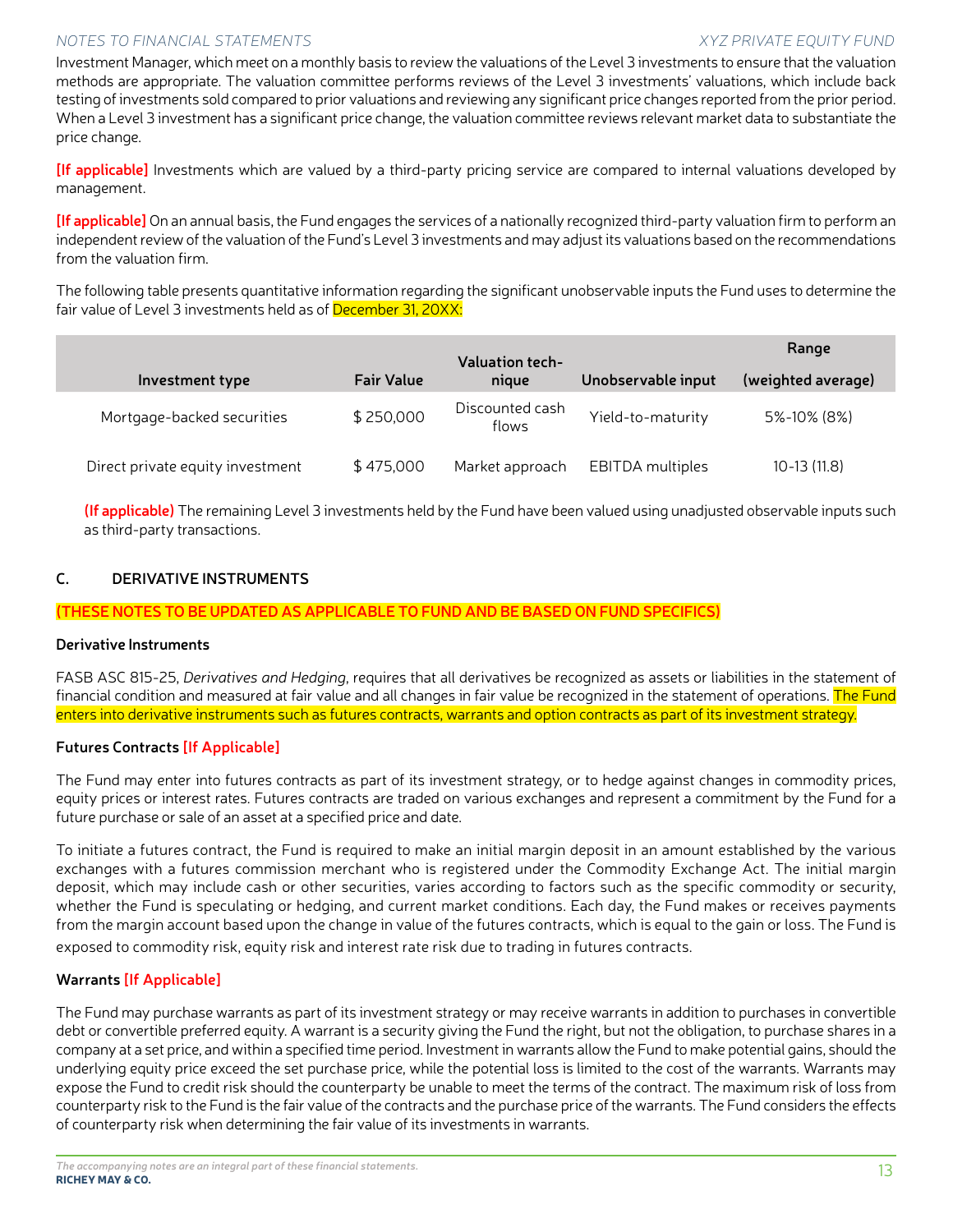### **Call and Put Options [If Applicable]**

The Fund may enter into option contracts as part of its investment strategy, or to hedge against changes in equity prices. Call and put options are contracts giving its owner the right, but not the obligation, to buy (call) or sell (put) a specified item at a fixed strike price either during a specified period or on a specified date. Options may be exchange traded or over the counter. When the Fund purchases an option, it pays a premium fee to the seller, which is nonrefundable.

Purchases of call options allow the Fund to make potential gains, should the underlying equity price exceed the strike price, while the potential loss is limited to the premium paid on the call options. Purchases of put options allow the Fund to make potential gains, should the strike price exceed the underlying equity, while the potential loss is limited to the premium paid on the call options. Call options written allow the Fund to make potential gains on the premiums received, should the strike price exceed the underlying equity price, while the potential loss is unlimited. Put options written allow the Fund to make potential gains on the premiums received, should the underlying equity price exceed the strike price, while the potential loss is limited to the number of options written and the underlying strike price.

Options which are traded over the counter may expose the Fund to credit risk should the counterparty be unable to meet the terms of the contract. In addition, the Fund is exposed to equity price risk.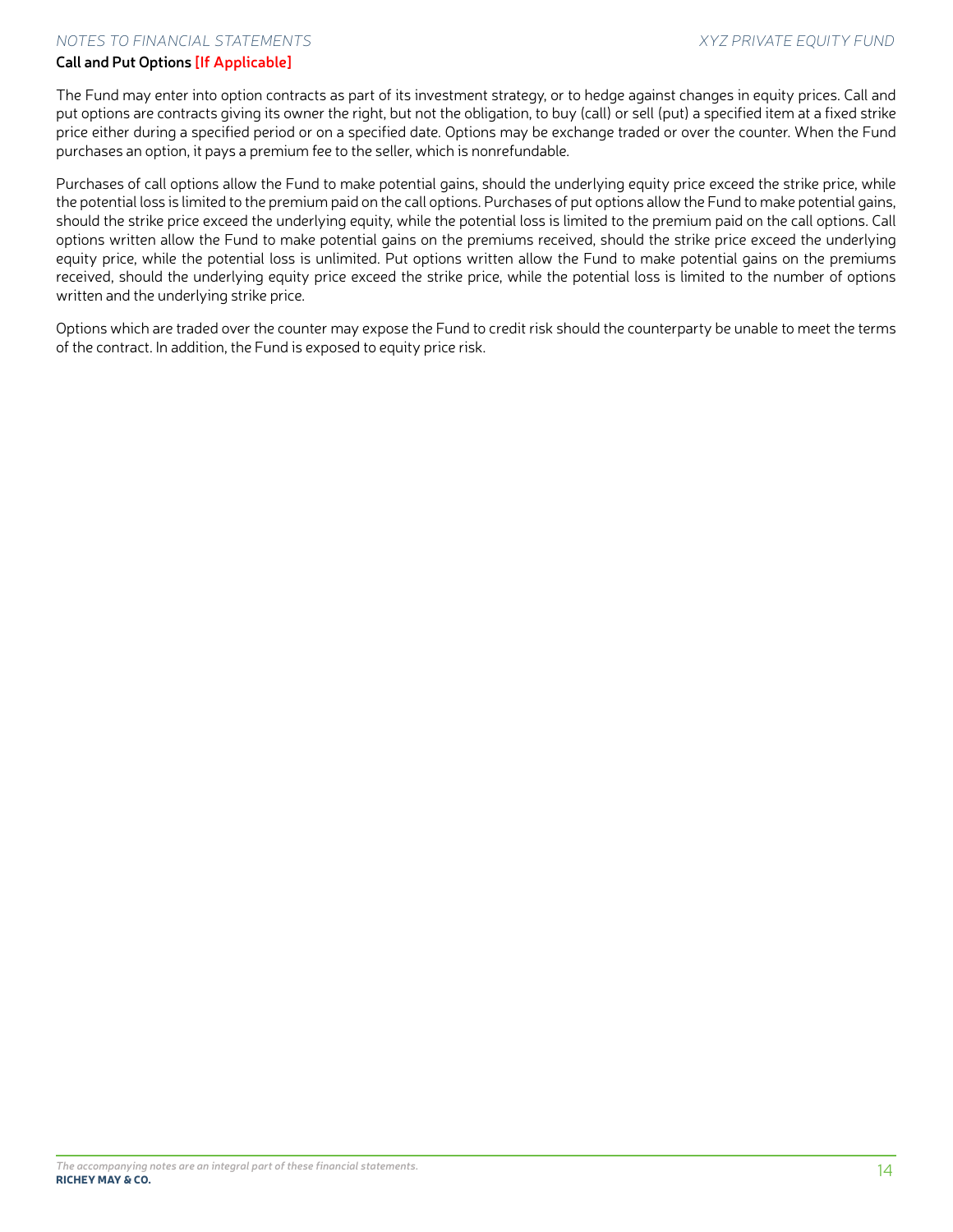The following table illustrates the Fund's volume of derivative investments based on the number of contracts held and the notional values as of December 31, 20XX, classified by the primary underlying risks:

|                         |                          | Number of contracts held |                                     | <b>Gross notional exposure</b> |
|-------------------------|--------------------------|--------------------------|-------------------------------------|--------------------------------|
| Primary underlying risk | Long                     | <b>Short</b>             | Long                                | Short                          |
| Interest rate           |                          |                          |                                     |                                |
| Derivative type 1       | $\overline{\phantom{0}}$ |                          | \$                                  | $\updownarrow$                 |
| Derivative type 2       |                          |                          |                                     |                                |
|                         |                          |                          |                                     |                                |
| Foreign exchange rate   |                          |                          |                                     |                                |
| Derivative type 1       |                          |                          |                                     |                                |
| Derivative type 2       |                          |                          |                                     |                                |
|                         |                          |                          |                                     |                                |
| <b>Equity price</b>     |                          |                          |                                     |                                |
| Derivative type 1       |                          |                          |                                     |                                |
| Derivative type 2       |                          |                          |                                     |                                |
|                         |                          |                          |                                     |                                |
| <b>Commodity price</b>  |                          |                          |                                     |                                |
| Derivative type 1       |                          |                          |                                     |                                |
| Derivative type 2       |                          |                          |                                     |                                |
|                         |                          |                          |                                     |                                |
| <b>Credit</b>           |                          |                          |                                     |                                |
| Derivative type 1       |                          |                          |                                     |                                |
| Derivative type 2       |                          |                          |                                     |                                |
|                         |                          |                          |                                     |                                |
| Other                   |                          |                          |                                     |                                |
| Derivative type 1       |                          |                          |                                     |                                |
| Derivative type 2       |                          |                          |                                     |                                |
|                         |                          |                          |                                     |                                |
| Totals:                 | ٠                        |                          | $\ddot{\text{C}}$<br>$\overline{a}$ | \$                             |

Notional amounts for options are based on the number of contracts times the fair value of underlying investments

**[Consider calculating and disclosing average notional amounts and number of contracts when year-end amounts are not indicative of the overall volume throughout the year and/or there are no derivatives held as of year-end but there is material net gain (loss) from derivatives for the year.][Optional language:** The Fund considers the volume at December 31, 20XX to be an accurate representation of the volume of derivative activities during the year ended December 31, 20XX**.**]

**[If applicable - for derivative types that were traded during the year and are included on the gain/loss table but are not held**  at year end] The Fund may utilize certain types of derivative contracts from time to time to create, or hedge exposures, relative to unique circumstances in the market. As such, the Fund has excluded these derivative types from the above table, as they are not representative of the Fund's regular trading activity throughout the year.

### **[If applicable - for Funds that traded derivatives during the year but are not holding any at year end]** At December 31,

20XX, the Fund did not hold any derivative contracts. The Fund's volume of derivative trading during the year was de minimus. As a result, no quantitative volume disclosure has been added to the financial statements.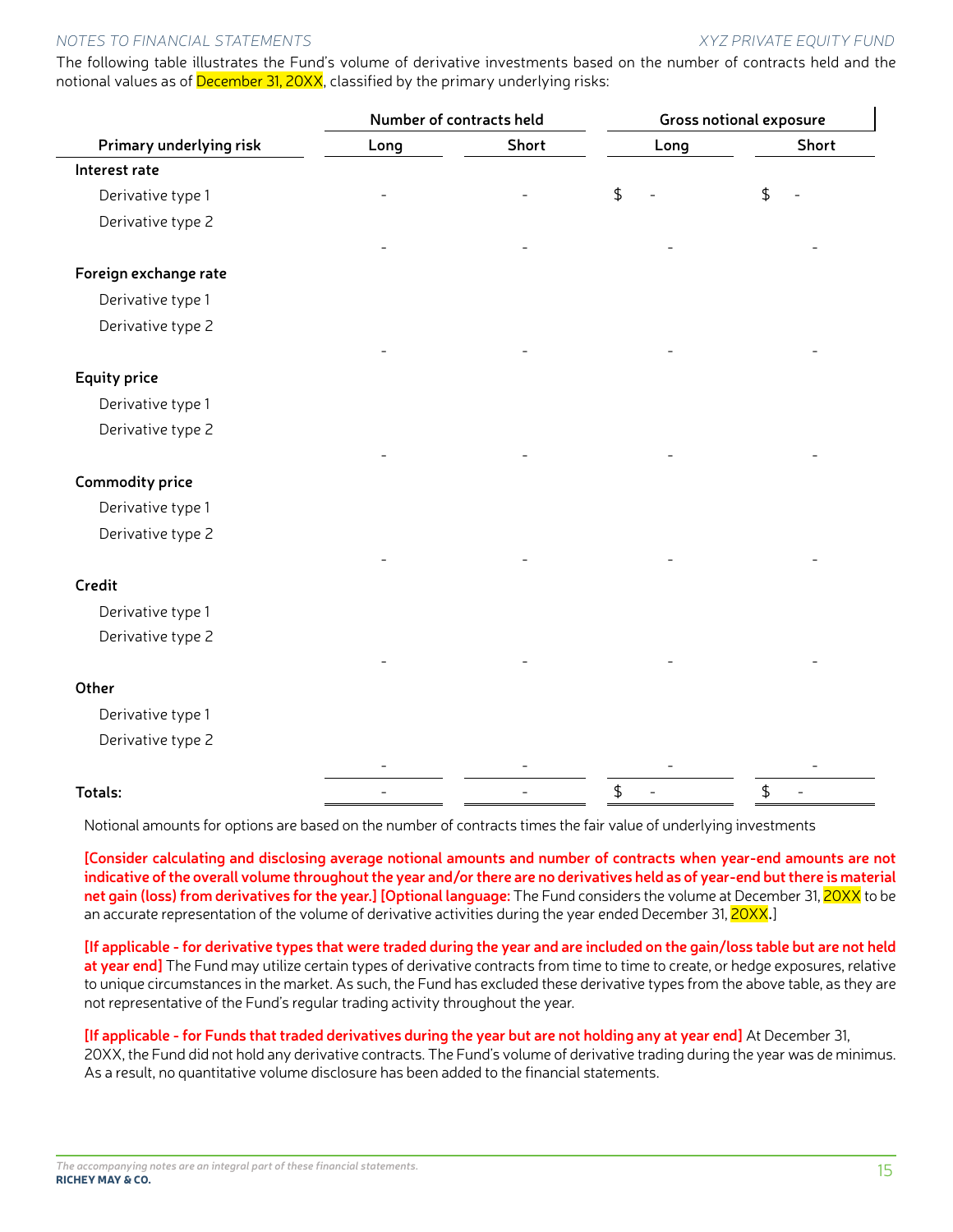The following table presents the gross amount of the Fund's derivatives as reported in the statement of financial condition as of December 31, 20XX and the net gain and loss amounts as reported in the statement of operations for the year ended December 31, 20XX, classified by the primary underlying risks: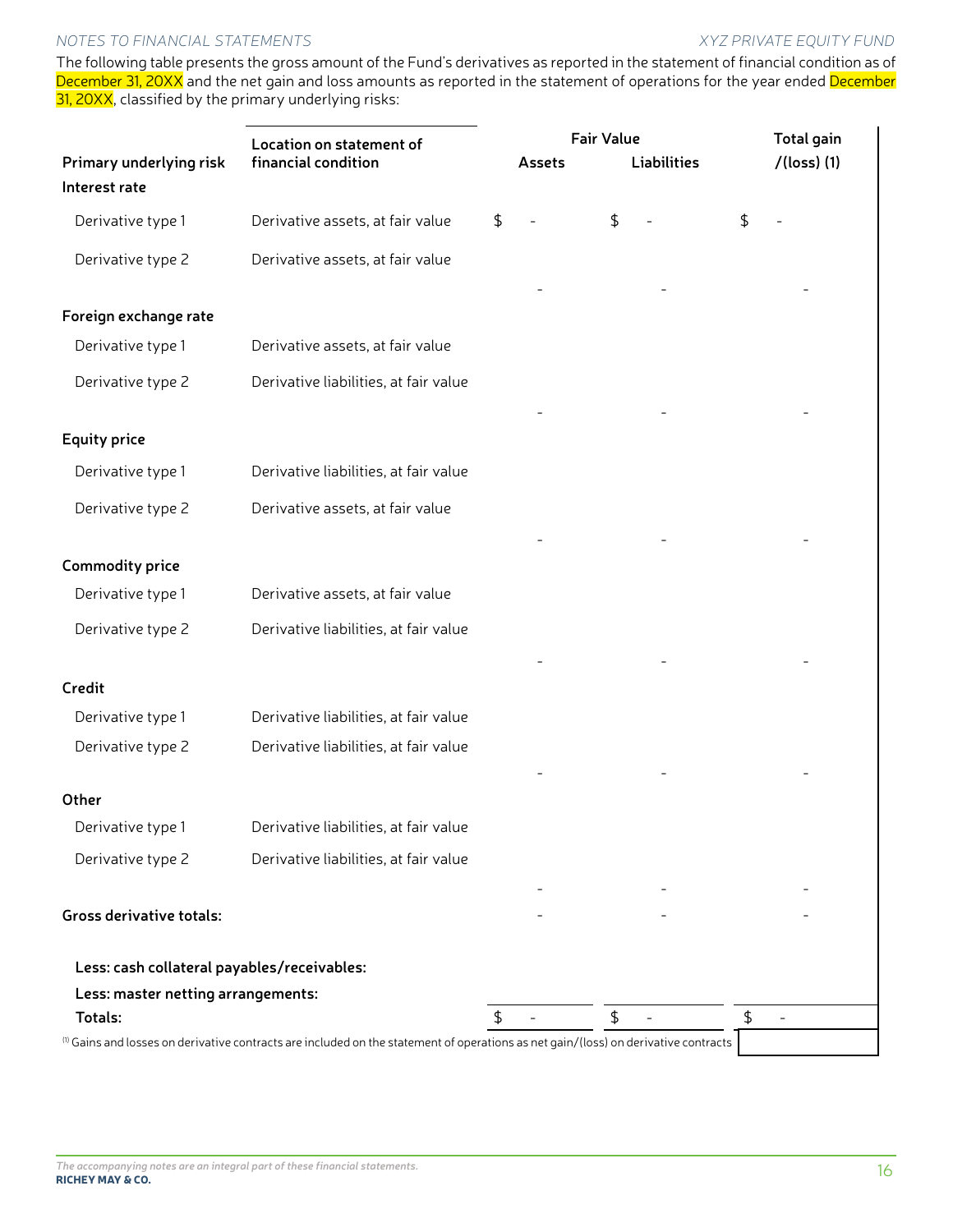### **Offsetting Assets and Liabilities [If Applicable]**

**In accordance with ASC 210-20,** *Disclosures about Offsetting Assets and Liabilities***, the Fund is required to** disclose quantitative information in regards to the impact of offsetting assets and liabilities as of December 31, 20 $X$  to enable users of the financial statements to evaluate the effect or potential effect of netting arrangements on the Fund's financial position. The Fund's policy is to present derivative instruments on a net basis **[FUND SPECIFIC]** on the statement of financial condition when master netting arrangements, or similar arrangements, are in place with the counterparty. When master netting arrangements are in place, the Fund and the counterparty have the legal right to offset derivative instruments with collateral posted.

The following table presents the Fund's recognized derivative assets and the potential effect of offsetting as presented in the statement of financial condition:

|                                                                             | <u>(i)</u>                        | (ii)                                | $(iii) = (i) - (ii)$                          | (iv)                                                                               |                             | $(v) = (iii) - (vi)$ |
|-----------------------------------------------------------------------------|-----------------------------------|-------------------------------------|-----------------------------------------------|------------------------------------------------------------------------------------|-----------------------------|----------------------|
| As of December 31, 20XX                                                     |                                   | Gross<br>Amounts<br>Offset          | Net Amounts<br>of Liabilities                 | <b>Gross Amounts Not</b><br>Offset in the State-<br>ment of Financial<br>Condition |                             |                      |
|                                                                             | Gross<br>Amounts of<br>Recognized | in the<br>Statement<br>of Financial | Presented in<br>the Statement<br>of Financial | Financial                                                                          | Cash<br>Collat-<br>eral Re- | Net                  |
| <b>Description</b>                                                          | Assets                            | Condition                           | Condition                                     | <b>Instruments</b>                                                                 | ceived                      | Amount               |
| Derivatives                                                                 |                                   |                                     |                                               | ፍ                                                                                  |                             |                      |
| repurchase,<br>Reverse<br>lending and<br>securities<br>similar arrangements |                                   |                                     |                                               |                                                                                    |                             |                      |
| Total:                                                                      | S                                 | \$.                                 | £.                                            | S                                                                                  | \$                          |                      |

The following table presents the Fund's recognized derivative liabilities and the potential effect of offsetting as presented in the statement of financial condition:

|                                                                 | (i)                               | (i)                                        | $(iii) = (i) - (ii)$                          | (iv)                                                                               | $(v) = (iii) - (vi)$      |        |
|-----------------------------------------------------------------|-----------------------------------|--------------------------------------------|-----------------------------------------------|------------------------------------------------------------------------------------|---------------------------|--------|
| As of December 31, 20XX                                         |                                   | Gross<br>Amounts                           | Net Amounts<br>of Liabilities                 | <b>Gross Amounts Not</b><br>Offset in the State-<br>ment of Financial<br>Condition |                           |        |
|                                                                 | Gross<br>Amounts of<br>Recognized | Offset in the<br>Statement<br>of Financial | Presented in<br>the Statement<br>of Financial | Financial                                                                          | Cash<br>$Col-$<br>lateral | Net    |
| <b>Description</b>                                              | Liabilities                       | Condition                                  | Condition                                     | <b>Instruments</b>                                                                 | Pledged                   | Amount |
| Derivatives                                                     |                                   |                                            |                                               |                                                                                    |                           |        |
| Repurchase, securities<br>lending and similar ar-<br>rangements |                                   |                                            |                                               |                                                                                    |                           |        |
| Total:                                                          |                                   |                                            |                                               |                                                                                    |                           |        |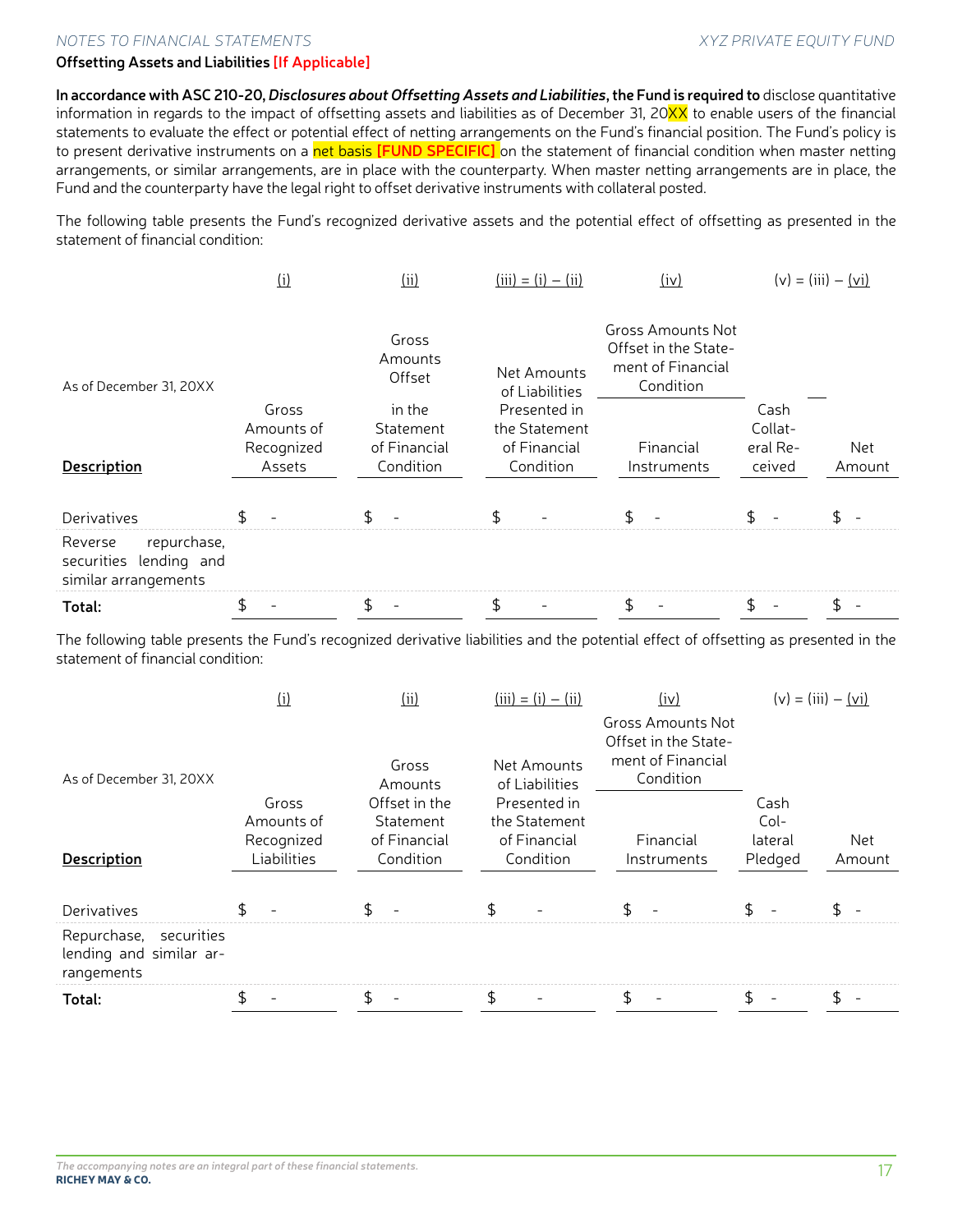### **D. DUE TO/FROM BROKERS**

The Fund executes securities transactions and enters into security positions through certain securities brokers. The Fund is subject to counterparty risk to the extent that a broker with whom it conducts business may be unable to fulfill contractual obligations on the Fund's behalf. The General Partner monitors the financial condition of such brokers and does not anticipate any losses from these counterparties. At December 31, 20 $XX$ , the cash deposit amounts due from brokers totaled  $X,XXX,000$  and the margin borrowing amounts due to brokers totaled \$X,XXX,000.

### **E. SHORT SALES [If Applicable]**

Short sales represent the Fund's practice of selling securities that are not currently owned, and subsequently repurchasing them with the expectation that the security will decrease in value. The ultimate liability to the Fund may exceed the amount shown on the statement of financial condition.

Possible losses from short sales differ from losses that could be incurred from purchases of securities because losses from short sales may be unlimited whereas losses from purchases cannot exceed the total amount invested.

**[If applicable:]** The gross amounts of derivative assets and liabilities presented in the preceding tables differ from the amounts of derivative assets and liabilities reported in the statement of assets and liabilities as the result of option contracts in the amounts of \$XX,XXX,000 and \$XX,XXX,000 respectively, which are not subject to enforceable master netting arrangements.

### **F. CREDIT RISK**

The Fund is subject to credit risk to the extent that the banks and brokers the Fund conducts business with are unable to fulfill their contractual obligations and the amounts exceed those insured by the Federal Deposit Insurance Corporation or the Securities Investor Protection Corporation. Management of the Fund monitors these counterparties and does not expect any losses.

### **G. ESCROW PROCEEDS RECEIVABLE/EARN-OUT PAYMENTS [If applicable]**

During 20XX, the Fund completed sales of [insert company name] and [insert company name], in the amounts of \$XX,XXX and \$XX,XXX, respectively. Cash in the amounts of \$XXX,XXX and \$XXX,XXX is being held in escrow accounts as recourse for indemnity claims that may arise under the respective sale agreements. Assuming no claims, such funds are expected to be fully released to the Fund by [insert date]. Earn-out payments are based on certain incremental future revenues resulting from the sale of the products of Private Company XX. Earn-out payments are reflected in contingent consideration, at fair value on the statement of assets and liabilities. Actual cash receipts from the earn-out payments are uncertain and may differ from estimated payments used to derive fair value, as determined by the General Partner. Review of collectability and fair value of earn-out payments will be performed by the General Partner on an ongoing basis. As of December 31, 20<mark>XX</mark>, there were no earnout payments recorded on the statement of assets and liabilities.

### **H. RELATED PARTY TRANSACTIONS**

In accordance with the LPA, the limited partners of the Fund pay the General Partner a management fee equal to X.X% (X.X% per annum), calculated and payable monthly/quarterly in advance/arrears, of their partnership interests determined as of the beginning of each calendar quarter. The General Partner has the discretion to reduce or waive a limited partner's management fee.

**[IF APPLICABLE]** Due to General Partner represents an amount payable to the General Partner for expenses paid on behalf of the Fund's operations.

**[IF APPLICABLE]** Certain limited partners are affiliated with the General Partner. The aggregate value of the affiliated limited partners' share of partners' capital at December 31, 20XX is approximately \$X,XXX,000.

**[IF APPLICABLE]** Certain limited partners have special management fee arrangements, performance arrangements, or redemption rights as provided for in the Agreement.

**[IF APPLICABLE]**During 20XX, the Fund entered into purchase and sale transactions with an affiliated entity which is also managed by the General Partner. Total purchases and sales at fair value of approximately \$X,XXX,000 were made with this related party.

**[IF APPLICABLE]** Transactions with related parties resulted in net gains (losses) of \$XX,XXX and are included in net gain (loss) on investments in the statement of operations. The terms, conditions and execution of each such purchase and sale were on an arm's-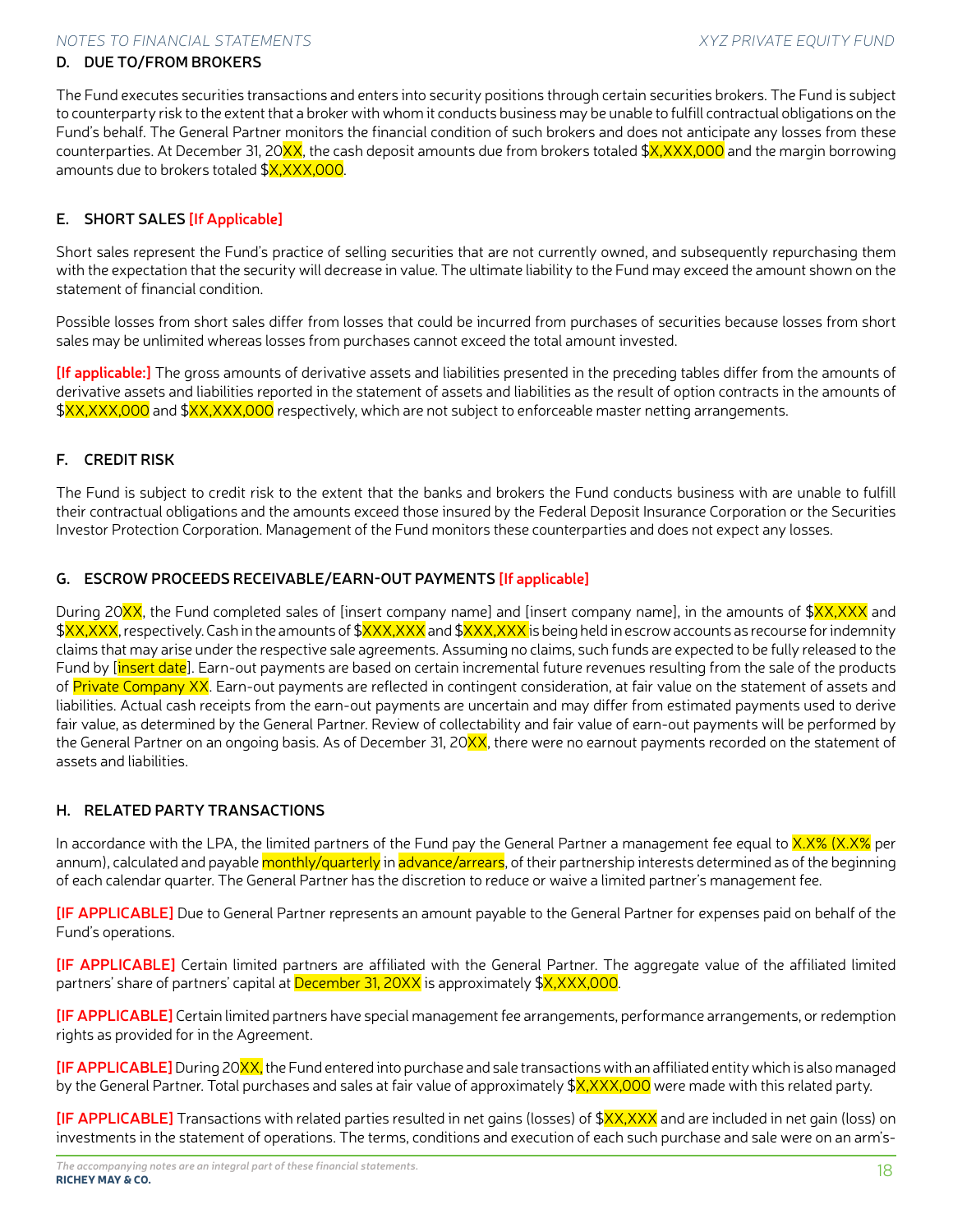*Notes to Financial Statements XYZ PRIVATE EQUITY FUND* length basis.

**[IF APPLICABLE]** The General Partner generally allocates investments between the Fund and other entities for which it serves as the General Partner on a pro rata basis based on assets under management. In order to maintain pro rata allocations, the Fund may sell securities to, or purchase securities from, these other entities. Such transactions are generally executed at the closing price on the date prior to the trade date, or, in the case of restricted yet tradable securities, at fair value as determined by the General Partner.

**[IF APPLICABLE]** Additionally, the Fund may co-invest with other entities with the same General Partner as the Fund.

### **I. COMMITTED CAPITAL**

At December 31, 20XX, the Fund has commitments from the limited partners with respect to their partnership interest in the aggregate of \$XX,XXX,XXX. The General Partner may call commitments to enable the Fund to make investments, to pay fees and expenses, or provide reserves. No Limited Partner is required to fund an amount in excess of its uncalled commitment. At December 31, 20XX, the Fund's uncalled Limited Partner commitments amounted to \$XX,XXX,XXX. The ratio of total contributed capital to total committed capital is XX%.

### **J. PARTNERS' CAPITAL**

### **[THIS SECTION SHOULD BE TAILORED TO THE INDIVIDUAL FUND SPECIFICS FROM THE LPA/PPM]**

### **Allocation of Profits and Losses**

In accordance with the LPA, at the end of each reporting period, profits and losses of the Fund are allocated to the capital accounts of the partners based on their respective interests.

### **Capital Distributions**

The proceeds attributable to the Fund's investments (which shall include all proceeds attributable to the disposition of such investments, net of expenses, as well as any dividends or interest income earned on such investments) are distributable in accordance with the LPA, as follows:

- (a) First, 100% to the participating partners with respect to such investments tranche (including the General Partner) who have net investment amounts attributable to the investments tranche, in proportion to their relative amounts of net investment attributable to the investments tranche, until the net investment of each participating partner with respect to such investments tranche has been reduced to zero;
- (b) Second, to the participating partners with respect to such investments tranche (and among them in proportion to their respective unpaid 8% preferred returns with respect to such investments tranche) until the unpaid preferred return of each such participating partner with respect to such;
- (c) Third, to the General Partner until the cumulative distributions to the General Partner pursuant to this paragraph 5.1(c) and paragraph 5.1(d)(ii) with respect to such investments tranche (collectively, the "Carried Interest") equal 20% of the total amounts distributed to the partners to date with respect to such investments tranche pursuant to Paragraph 5.1(b), this paragraph 5.1(c) and paragraph 5.1(d); and
- (d) Thereafter, (i) 80% to the participating partners with respect to such investments tranche (and among them in proportion to their relative investments tranche participation percentages) and (ii) 20% to the General Partner.

### **Carried Interest Allocation**

As of December 31, 20XX, the capital accounts have been reallocated to adjust the General Partner deemed carried interest upon liquidation of the Fund in accordance with the Agreement. The allocation of carried interest from the limited partners to the General Partner will remain provisional until the final liquidation of the Fund.

For the year ended December 31, 20XX, the General Partner carried interest allocation, which includes realized and estimated unrealized gains on investments, was \$XXX, XXX.

Upon the final distribution of proceeds attributable to the Fund's investments, the General Partner, if required, must return to the limited partners, in proportion to their capital contributions used to fund the Fund's investments, an aggregate amount, not to exceed the General Partner's reallocation, to assure that the total distributions of proceeds attributable to the Fund's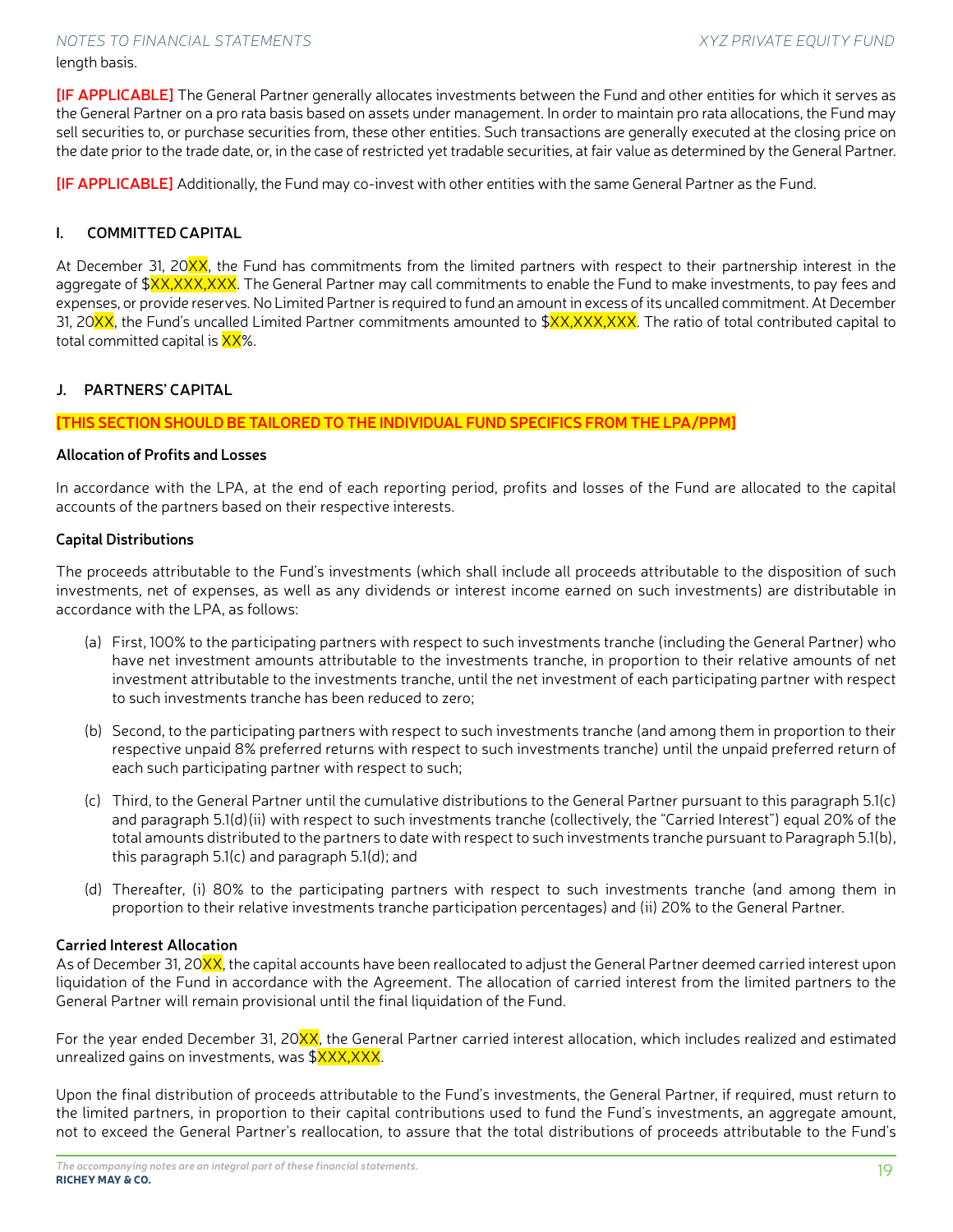investments are made in accordance with the above formula.

### **K. MANAGEMENT INDEMNIFICATIONS**

The LPA provides general indemnifications to the General Partner and its respective affiliates, shareholders, members, partners, managers, directors, officers and employees when acting in good faith on behalf of the Fund. The Fund's maximum exposure under these arrangements is unknown. However, the Fund has not had prior claims or losses pursuant to these contracts. The General Partner is unable to estimate any potential future payment amounts and expects the risk of any such loss to be remote, accordingly no accrual has been made for a liability as of <mark>December 31, 20XX</mark>.

### **L. ADMINISTRATION FEES**

XYZ Fund Administrator serves as the administrator of the Fund and provides certain administrative and accounting services pursuant to an agreement. For the year ended December 31, 20XX, the Fund incurred expenses of approximately \$XX,000 for administrative services, which are included in professional fees and other on the statement of operations.

**[IF APPLICABLE]** The Administrator is also affiliated with a broker through which the Fund transacts operations. At December 31, 20XX, there is a balance of approximately \$X,XXX,000 due from/to this broker. [If applicable] At December 31, 20XX, cash balances in the amount of approximately \$XXX,000 are held by an affiliate of the Administrator.

### **M. Financial Highlights**

The financial highlights presented are for the year ended

|                                                           | <b>Limited Partners</b> |      |
|-----------------------------------------------------------|-------------------------|------|
| Ratios to average limited partner's capital:              |                         |      |
| Total expenses before carried interest to General Partner |                         | %    |
| Carried interest to General Partner                       |                         | $\%$ |
| Total expenses after carried interest to General Partner  |                         | $\%$ |
| Net Investment income (loss)                              |                         | %    |
| Internal rates of return:                                 |                         |      |
| Beginning of year                                         |                         | $\%$ |
| End of year                                               |                         | $\%$ |

The financial highlights presented are for the Fund's limited partner class as a whole. Due to the timing of capital contributions and withdrawals, and different management fee and incentive reallocation percentages, an individual limited partner's returns may vary. The net investment income (loss) ratio excludes realized and unrealized gains (losses) and does not include the effect of the reallocation to the General Partner.

The internal rate of return (IRR) of the non-managing members since inception of the Fund is net of carried interest to the General Partner and computed based on the actual dates of capital contributions and distributions and the ending aggregate limited partner' capital balance (residual value).

**[If applicable, for investments in private investment companies]**The net investment income (loss) ratio does not reflect the income and expenses incurred by the underlying private investment companies.

**[If applicable, funds open greater than or less than one year]** The ratios, excluding nonrecurring expenses and the reallocation to the General Partner, have been annualized.

### **N. LOANS PAYABLE [If applicable]**

**[If applicable]** On December 31, 20XX, the Fund entered into a  $\frac{3XXX,XXX}{2}$  promissory note and security agreement, (the "Note"), with an unrelated third party for the purpose of providing short-term liquidity. The Note is secured by certain investments of the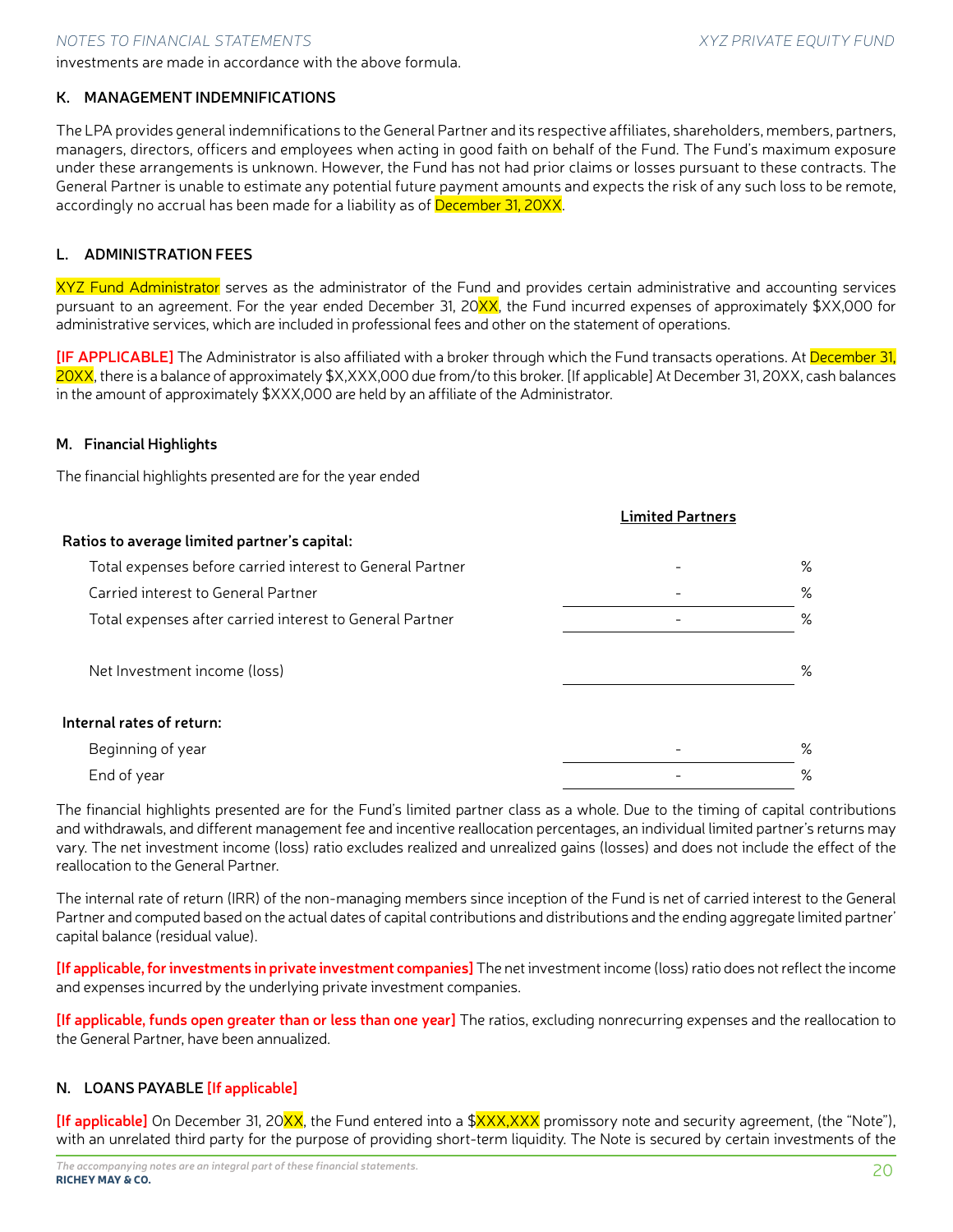Fund and is due on [insert date]. Interest is accrued at [insert percentage]% per annum. At December 31, 20XX, the amount of the loan was \$XXX,XXX.

**[If applicable]** On December 31, 20XX, the Fund entered into a credit agreement with [insert bank name], which provides a \$XX million credit facility for the Fund. On December XX, 20XX, the Fund drew down  $XX$  million under this line of credit and repaid the \$XX million on January XX, 20XX.

### **O. UNFUNDED INVESTMENT COMMITMENT [If applicable]**

**[If applicable]** As of December 31, 20XX, the Fund had an unfunded investment commitment to [investment name] of approximately \$XX,XXX,XXX, which was subsequently funded in 20XX. The Fund has no other unfunded investment commitments as of December 31, 20XX.

### **P. GOING CONCERN [If applicable]**

Under the going concern assumption, an entity is ordinarily viewed as continuing in business for the foreseeable future with neither the intention nor the necessity of liquidation, ceasing trading, or seeking protection from creditors pursuant to laws or regulations. Accordingly, assets and liabilities are recorded on the basis that the entity will be able to realize its assets and discharge its liabilities in the normal course of business.

The future of the Fund is dependent upon its ability to obtain financing and upon future profitable operations from the development of its planned business. Management has plans to seek additional capital through a public or private offering of equity or debt securities, or by other means. These conditions raise substantial doubt about the Fund's ability to continue as a going concern. These financial statements do not include any adjustments that might arise from this uncertainty.

There can be no assurance that sufficient funds required during the next year or thereafter will be generated from operations or that funds will be available from external sources such as debt or equity financings or other potential sources. The lack of additional capital resulting from the inability to generate cash flow from the operations or to raise capital from external sources would force the Fund to substantially curtail or cease operations and would, therefore, have a material adverse effect on its business. Furthermore, there can be no assurance that any such required funds, if available, will be available on attractive terms or that they will not have a significant dilutive effect on the Fund's existing stockholders.

The financial statements do not include any adjustments relating to the recoverability and classification of recorded assets, or the amounts of and classification of liabilities that might necessary in the event the Fund cannot continue in existence.

# **Q. RISK FACTORS**

Management of the Fund seeks investment opportunities that offer the possibility of attaining substantial capital appreciation. Certain events particular to each industry in which the Fund invests, as well as general economic and political conditions, may have a significant negative impact on the investee's operations and profitability. In addition, the Fund is subject to changing regulatory and tax environments. Such events are beyond the Fund's control, and the likelihood that they may occur cannot be predicted. Furthermore, most of the Fund's investments are made in private operating companies whose shares do not trade on established exchanges. While it is expected that these companies may pursue initial public offerings, trade sales, or other liquidation events, there are generally no public markets for these investments at the current time.

The Fund's ability to liquidate its private operating companies and realized value is subject to significant limitations and uncertainties, including currency fluctuations. The Fund's ability to liquidate its publicly traded investments is subject to limitations, including discounts that may be required to be taken on quoted prices due to the number of shares being sold.

### **R. PAYABLE FOR INVESTMENT PURCHASE TRANSACTIONS [If applicable]**

**[If applicable]** At December 31, 20XX, the Fund had unsettled investment transactions with [insert bank name] aggregating \$<mark>XXX,XXX</mark> related to its investments in <mark>Private Company 4's [type of loan]</mark>. These transactions are still unsettled as of [<mark>insert date.</mark>]

### **S. SUBSEQUENT EVENTS**

Management of the Fund has evaluated subsequent events through (audit report date), the date on which the financial statements were available to be issued.